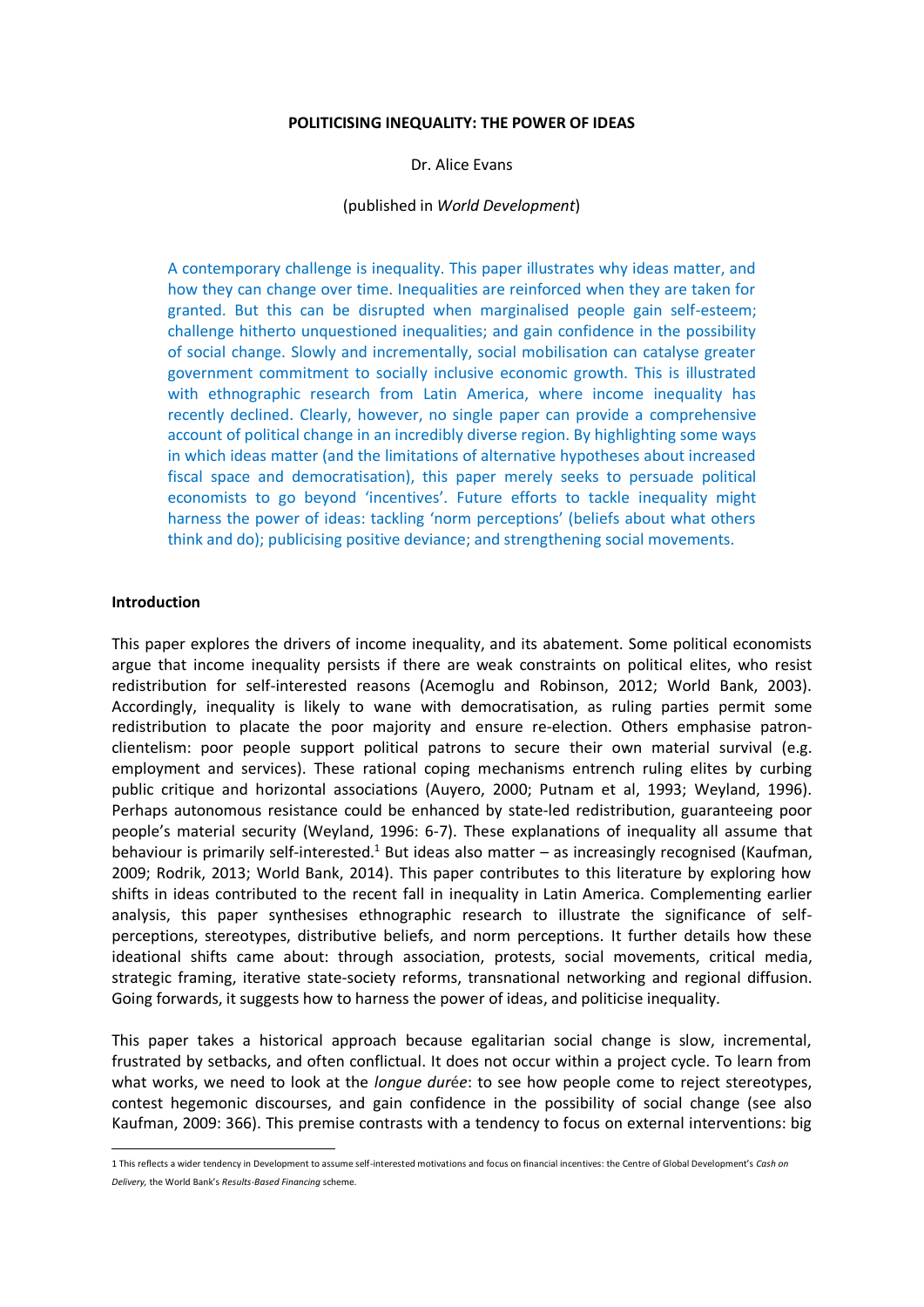'D' Development (Hart, 2001). The *World Development Report 2015: Mind, Society and Behaviour,*  for instance, exclusively refers to short-term 'antipoverty policies and programs', such as 'selfesteem talks' in Peru (World Bank, 2014: 85, 90). It neglects long-term ideational change. Research on social accountability likewise concentrates on donor-funded programmes, not historical shifts. '[B]y treating social accountability initiatives like widgets to improve services, we ignore the broader socio-political context within which these widgets work or do not work – the history of the long-term processes of political bargaining, public–social movement alliances, previous experiences of citizen engagement and the networks within which collective actors (the agents for social accountability) are embedded' (Joshi and Houtzager, 2012: 154; see also Fox, 2014; Hickey, 2009). Going beyond 'widgets', this paper explores how income inequality has been increasingly politicised and tackled in Latin America.

This paper is divided into three sections. Section 1 presents the theoretical framework. It articulates how different kinds of ideas can perpetuate inequalities, and pushes for more attention to 'norm perceptions' (beliefs about what others think and do). Section 2 explores why inequality fell in Latin America, between 2000 and 2010 – considering the role of fiscal space, democratisation, and social movements. Section 3 draws out some policy implications for development co-operation: strengthening social movements, and tackling norm perceptions by showcasing positive deviance.

## **Section 1: How Do Ideas Perpetuate Inequalities?**

This section provides a theoretical framework that: articulates how wider social practices influence individual behaviour; distinguishes between different kinds of ideas; and illustrates how ideas can reinforce inequalities. This framework draws on concepts developed by psychologists and sociologists (Biccieri, 2017; Diekman et al, 2005; Ridgeway; 2011; Tankard and Paluck, 2016),<sup>2</sup> illustrated with insights from anthropology.<sup>3</sup> This nexus reveals the significance of (i) selfperceptions; (ii) internalised stereotypes; (iii) unquestioned acceptance of the status quo distribution; and (iv) norm perceptions (about what others think and do). Such analytical clarity finesses political analyses of inequality, which tend to conflate these disparate concepts (amalgamating them as 'ideas', 'culture' or 'social norms'). All beliefs are common in two respects. First, they are all developed, reinforced, and revised through people's observations, interactions and experiences of the world. Hence they are maintained by labour markets, politics, media representations and geography. Second, they exert unconscious influence on our behaviour; we are rarely aware of our own stereotypes, assumptions and norm perceptions. These connections and contingencies are detailed below.

# *(i) Self-perceptions*

'Self-perceptions' refer to how an individual sees themselves, e.g. as less competent or less deserving of status. These beliefs are learnt through direct observation, hegemonic discourses and media consumption. If marginalised groups see only white, able-bodied, heterosexual men monopolise in socially valued roles, they may doubt their own potential (Ridgeway, 2011; Twenge, 2001). If people like them predominate in low-status positions, they may have low self-esteem, underestimate their abilities, not thinking themselves capable or deserving of anything better. Livein domestic workers, associating only with their *patronas*, accustomed to servitude and daily reminders of their inferiority, may come to regard themselves as worthless (Gálvez and Todaro, 1989; Schellekens and van der Schoot, 1989: 298-301; SINTRASEDOM, 1989: 375). When marginalised groups are explicitly reminded of their stigmatised identities, they can become less

-

<sup>2</sup> But uses slightly different terminology.

<sup>3</sup> Regrettably, this paper is only informed by English-language publications, omitting a wealth of knowledge.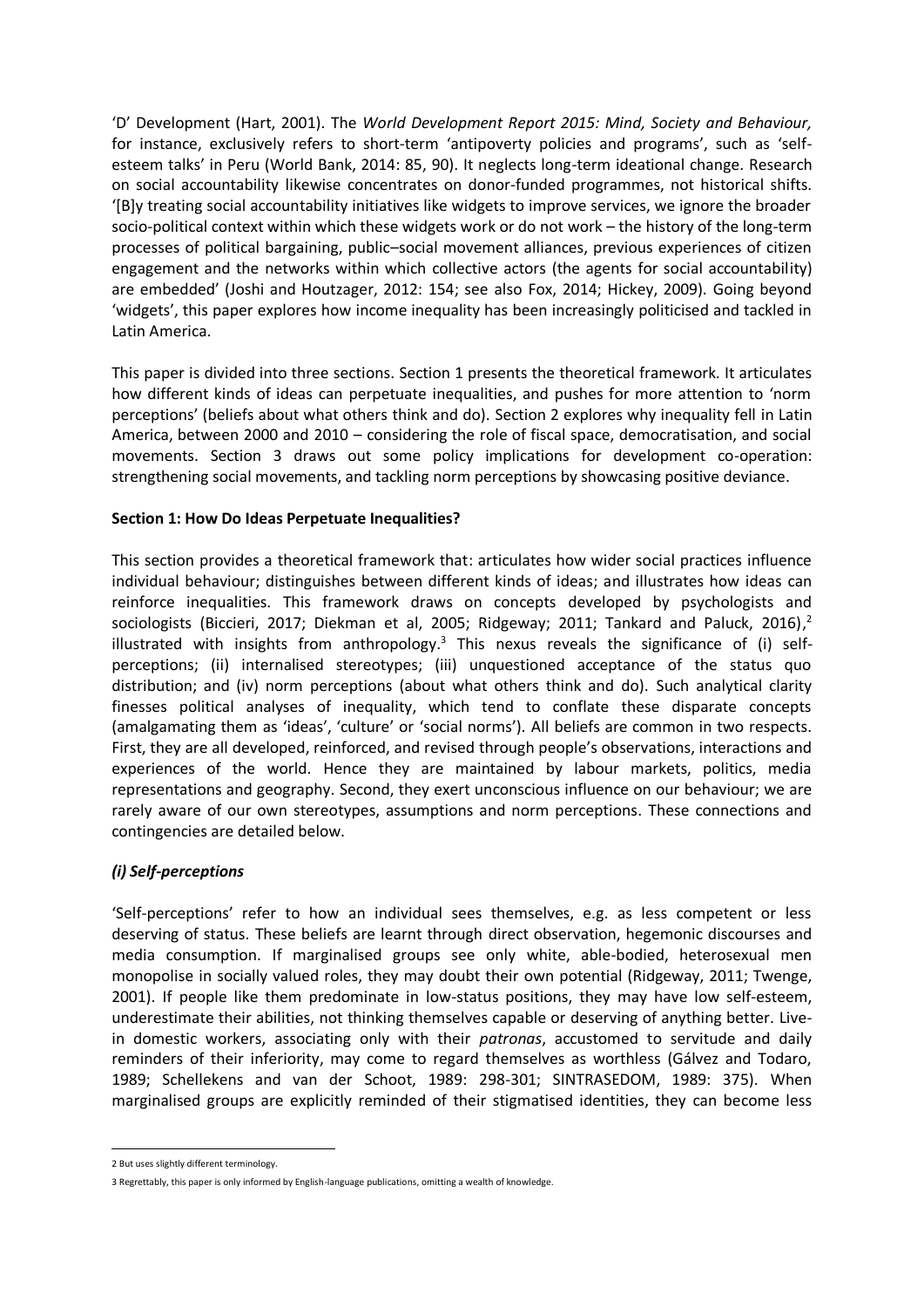confident and underperform (Hoff and Pandey, 2014; Ridgeway, 2011; Steele, 2010; World Bank, 2015).

Self-perceptions may also perpetuate inequalities if disadvantaged groups do not identify with one another. These socially constructed divisions impede horizontal solidarity. Instead of capitalising on their greatest asset (numerical strength), marginalised groups may rely on vertical ties of elite patronage and guidance. If domestic workers do not interact, they may not develop solidarity (Gálvez and Todaro,1989; Schellekens and van der Schoot, 1989: 298-301; SINTRASEDOM, 1989: 375). Similarly in Bolivia, before the 1980s, ethnic groups in the lowland and highland regions did not always identify as 'indigenous': they did not perceive themselves as relevantly alike. These selfperceptions were partly shaped by geography: rural isolation, together with scarce transport and communications networks, limited interactions and association (Jackson and Warren, 2005: 551). Atomisation and fragmentation are also said to curtail Peruvian coca growers' collective strength to contest neoliberalism at national level (Rice, 2012: 98-99). Given these debilitating and divisive selfperceptions, government provision of social protection might not reduce clientelism (contrary to Weyland, 1996).

## *(ii) Internalised stereotypes*

Inequalities can also be reinforced through internalised stereotypes descriptive or normative assumptions about a person because they are a member of a group (a gender, race, caste, ethnicity, region, nationality, sexual orientation or religion). People acquire stereotypes through interactions, observation, and validation by trusted peers. If disadvantaged groups internalise these stereotypes, they may support privileged groups as leaders, perpetuating inequality. Such beliefs are difficult to dislodge. We tend to pay more attention to information that confirms our assumptions, so disregard occasional outliers (Bicchieri, 2017; Ridgeway, 2011; Steele; 2010; World Bank, 2015).

Habituated to hierarchy, many elites in republican Bolivia saw themselves as ethnically and culturally different from indigenous peoples, so excluded them from national development (Fabricant and Postero, 2013; Postero, 2007: 55). Thus, the behaviour of white elites was not only motivated by economic self-interest, but also their socially-constructed identities and consequent reluctance to share with 'the other'. Pejorative stereotypes may also curb empathy and compassion. '[My *patrona*] does not see us as human beings of flesh and blood, who feel hunger and thirst', observed one Peruvian domestic worker (Schellekens and van der Schoot, 1989: 299).

In authoritarian contexts, where critique is quietened by fear of repression, political leaders may 'view the urban poor with contempt, as passive recipients of social welfare programs rather than as active participants in recent history' (Ciccariello-Maher, 2016: 42 on Venezuela). Such stereotypes can curtail support for democratic reforms. Elites may resist participatory processes if they regard indigenous groups as 'obstacle[s] to progress': 'savage', 'immature', 'passive' and 'unknowledgeable' (as in Bolivia and Ecuador – Fabricant and Postero, 2013: 191, 204; Radcliffe, 2015: 53, 113, 133). Such discrimination is not the preserve of wealthy elites, it can also prevail within leftist organisations (as in Ecuador – Rice, 2012: 61). Further, even if participatory reforms are introduced, stereotypes may constrain marginalised groups' political participation. For example, the Law of Popular Participation in Bolivia was marred by the colonial legacy of racist, infantilising discourses in participatory processes. Paternalistic elites assumed they knew best (Postero, 2007: 147). Widelyshared stereotypes thus curbed the transformative impact of participation.

Without interacting as knowledgeable equals, we may fear the unknown other. In 1989, enraged, violent mobs from Venezuela's barrios descended upon the city, encroaching upon high-income neighbourhoods. "The hills came down" – or so it seemed to wealthy elites (Ciccariello-Maher,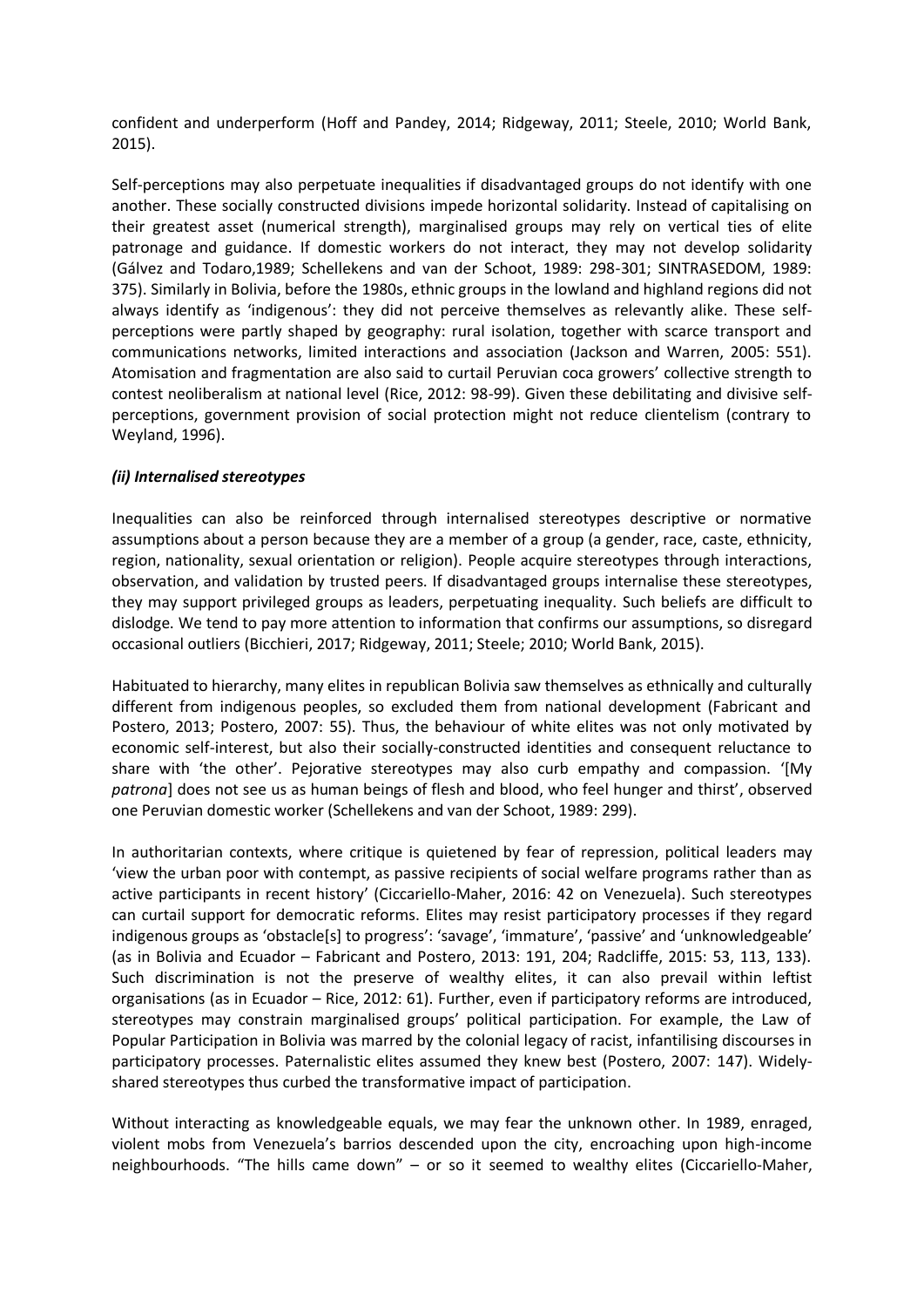2016). The urban masses (struggling with neoliberal reforms, job losses and plummeting wages) were protesting transport price hikes (following the removal of gas subsidies). The Government's response was influenced by their stereotypes of the dangerous other: they called in the army to 'restore order', and permitted mass killings (Ciccariello-Maher, 2016; Velasco, 2015: 195). Similarly in Santa Cruz (Bolivia), white and mestizo elites have tried to galvanise support for regional autonomy and free market capitalism (resisting an encroaching, redistributive state) by tapping into people's racist fears of highland and Andean people (Fabricant and Postero, 2013: 193).

## *(iii) Unquestioned acceptance of the status quo distribution*

Unequal distributions may be taken for granted - by disadvantaged and advantaged groups alike.<sup>4</sup> If people have low expectations of the government, they may not demand better services. In Bolivia, ethnic domination was historically naturalised, through everyday acts of humiliation and paternalism. Education for indigenous communities was regarded as a privilege, not a right (Postero, 2007: 25; see also Evans, forthcoming).

Marginalised groups may not question unequal distributions if not exposed to alternative possibilities or discourses. Such exposure may be curbed through physical isolation: living in remote rural communities (Evans, 2017; McClintock, 1989: 70); labouring as live-in domestic workers, only interacting with bourgeois patrons (Schellekens and van der Schoot, 1989; Gálvez and Todaro, 1989: 316-317); having limited access to critical media; or being housebound with multiple children, few labour-saving technologies, a high volume unpaid care work, and thus limited to narrow social circles (Evans, 2015a; 2017).

Policy-makers may also regard inequality as unproblematic: a just outcome and/or inevitable. Structural Adjustment Policies did not even *seek* to reduce inequality (which increased markedly during this period, across Latin America – Gasparini and Lustig, 2011). Elites may also resist redistribution or affirmative action if they regard the poor as culpable for their poverty (through laziness, dependency, and profligate expenditure). Agrarian elites in Santa Catarina (Brazil) opposed state-led agrarian reform partly because they believed existing land distributions to be just: reflecting hard-work, ingenuity and legitimate market transactions. They saw landless people's campaign for state intervention as evidence of their laziness. Their unquestioned acceptance of the status quo and neoliberal solutions delegitimised state-led agrarian reform (Carter, 2015: 405; Wolford, 2005: 254; see also Reis, 2011 on attitudes to race and poverty among Brazilian elites). These pro-market attitudes may be reinforced by hegemonic media discourses and recent decades of neoliberalism (support for redistribution is lower in countries where people are less accustomed to it – Corneo and Gruner, 2002).

Parallels can also be found in employment. Piketty (2014: 24) suggests that high earnings at the top reflect not market forces and productivity but social acceptance of their 'power to set their own remuneration'. Meanwhile, widespread devaluation of care work (seeing it as unskilled) perpetuates low wages therein, and gender pay gaps more broadly (Perrons, 2014: 674-675; Schellekens and van der Schoot, 1989: 299). In sum, the uncritical acceptance of inequality may curb contestation, disruption and redistribution.

# *(iv) Norm perceptions*

The above sections (i-iii) refer to individuals' internalised ideologies. We also need to consider wider social norms. Many scholars refer to social norms as aggregate features of a given society (Acemoglu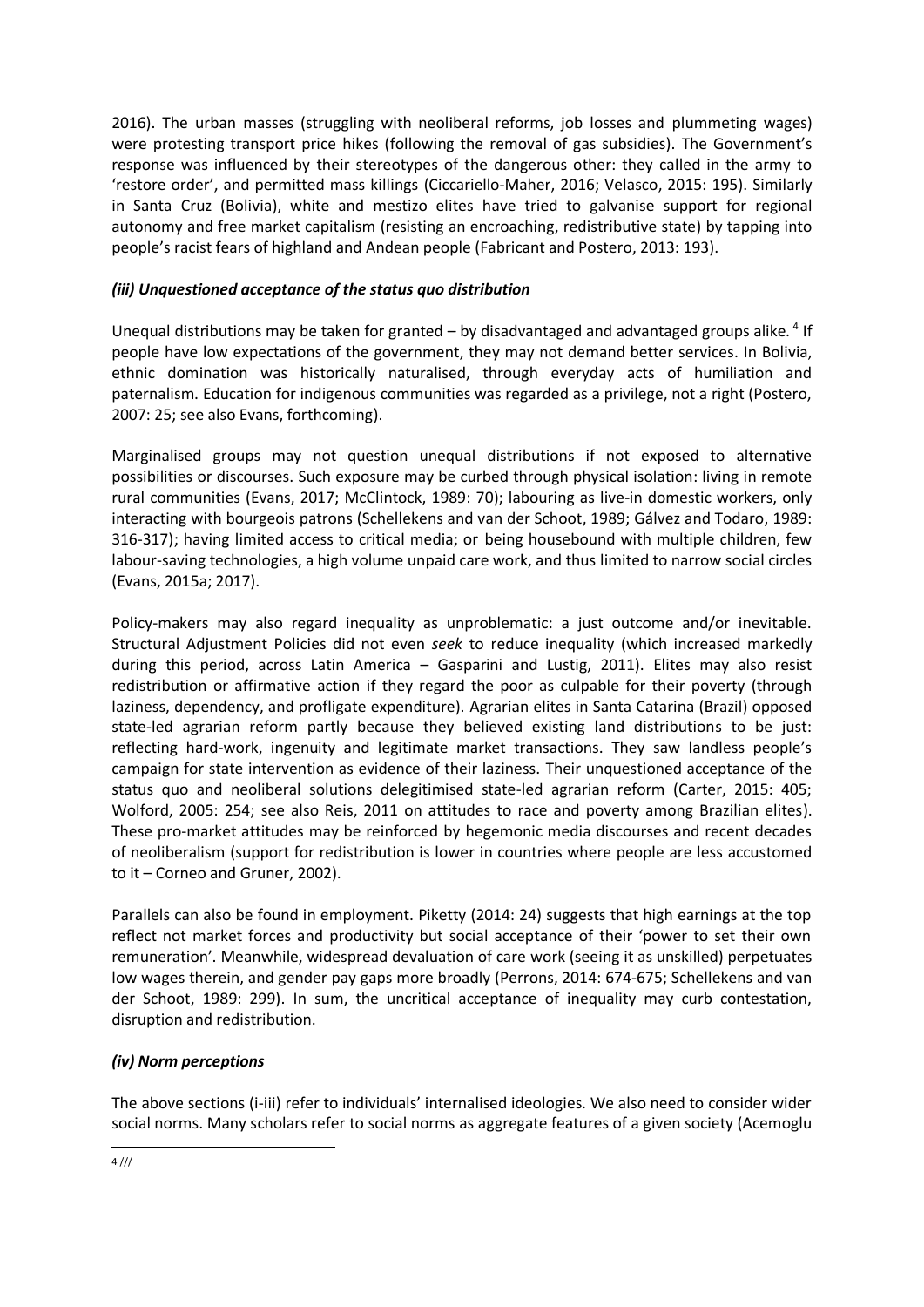and Robinson, 2016; Pearse and Connell, 2016). Instead I suggest we focus on *individuals*' 'norm perceptions': beliefs about what others think and do (see also Bicchieri, 2017; Tankard and Paluck, 2016). Through observation and interaction, we develop beliefs about which behaviours are widely supported in our social networks. If we observe widespread compliance, we infer that there is widespread support. We further anticipate that we will be liked, accepted and respected according to the extent to which we conform to these norm perceptions, and so moderate our conduct. So, even if we do not privately endorse these practices, we are nevertheless motivated to conform – because we do not wish to be reprimanded, reproached, or violently repressed.

Norm perceptions are developed through first-hand exposure, peers' narratives, and media consumption. While individuals have idiosyncratic encounters and interactions, these experiences are shaped by wider political and economic structures. For example, under an authoritarian regime, people may be scared to speak out and be openly critical. Accordingly, their compatriots may not realise widespread dissatisfaction. While trade unions *could* provide spaces to hear alternative perspectives and see workers' collective strength, they may be hampered by military repression or neoliberal deregulation – augmenting informalisation, short-term contracts, turnover and instability (Fernandes, 2010: 260; Rice, 2012: 9, 15, 41, 89; Roberts, 2014). Further, if concerted strikes fail to secure concessions, then unionised workers may lose hope and give up (as in Peru, in the early 1990s - Arce, 2008: 44-45).

People may also underestimate public resistance to inequality and support for redistribution if television, radio and newspapers are largely controlled by oligarchies allied to neoliberal regimes: representing upper-class white men as powerful authorities; rarely showing strikes, protests or roadblocks; portraying critics as dangerous radicals; ridiculing leaders with African or indigenous features; not providing platforms to discuss diverse perspectives; and if this media is not held accountable for disinformation (Buono, 2010; Fernandes, 2010: 118-120, 168; Hughes and Prado, 2011; Vanden, 2014).

If everyone else seems to comply, we assume collective approval – not recognising that others may be privately critical. We only revise our norm perceptions when we witness behavioural change (or hear of it from trusted sources). But behavioural change is impeded by the costs of unilateral deviation – disapproval, mockery and punishment. For example, if men think that others will mock them for sharing care work, they may be reluctant to publicly perform such work. This invisibility reinforces widely-shared norm perceptions that men do not share care work (Evans, 2016). If disadvantaged groups rarely see 'people like them' in prestigious positions, they may expect discrimination, so not put themselves forward as leaders (Evans, 2015; Montegudo, 2017). If *latifundia* endure for centuries, peasants may doubt that government will ever expropriate land or that owners could ever relinquish their claims. "It never crossed our minds that this plantation could be touched", explained Prado (an elected commune spokesperson in El Maizal, Venezuela – Ciccariello-Maher, 2016: 86).

Norm perceptions can also deter use of government services, accountability mechanisms, and bottom-up pressure for reform. In Latin America, domestic workers often presume that government will not tackle labour violations, so do not report them (Blofield, 2012:75-76; Palacios et al, 2008: 56). Without seeing successful mobilisation, domestic workers may be fatalistic, pessimistic about reform, reluctant to join a union or initiate labour claims (as suggested of Chile and Colombia – 342; Gálvez and Todaro, 1989: 317; Leon, 1989: 342). Likewise, women may be reluctant to report gender-based violence or local corruption if they believe that the police will be unsympathetic (Evans, 2017). People may remain quiet if they presume that government officials and political leaders will ignore their demands (Krishna, 2011). Activism may also be deterred by expectations of brutal repression. So, even if citizens are provided with information about resource flows and service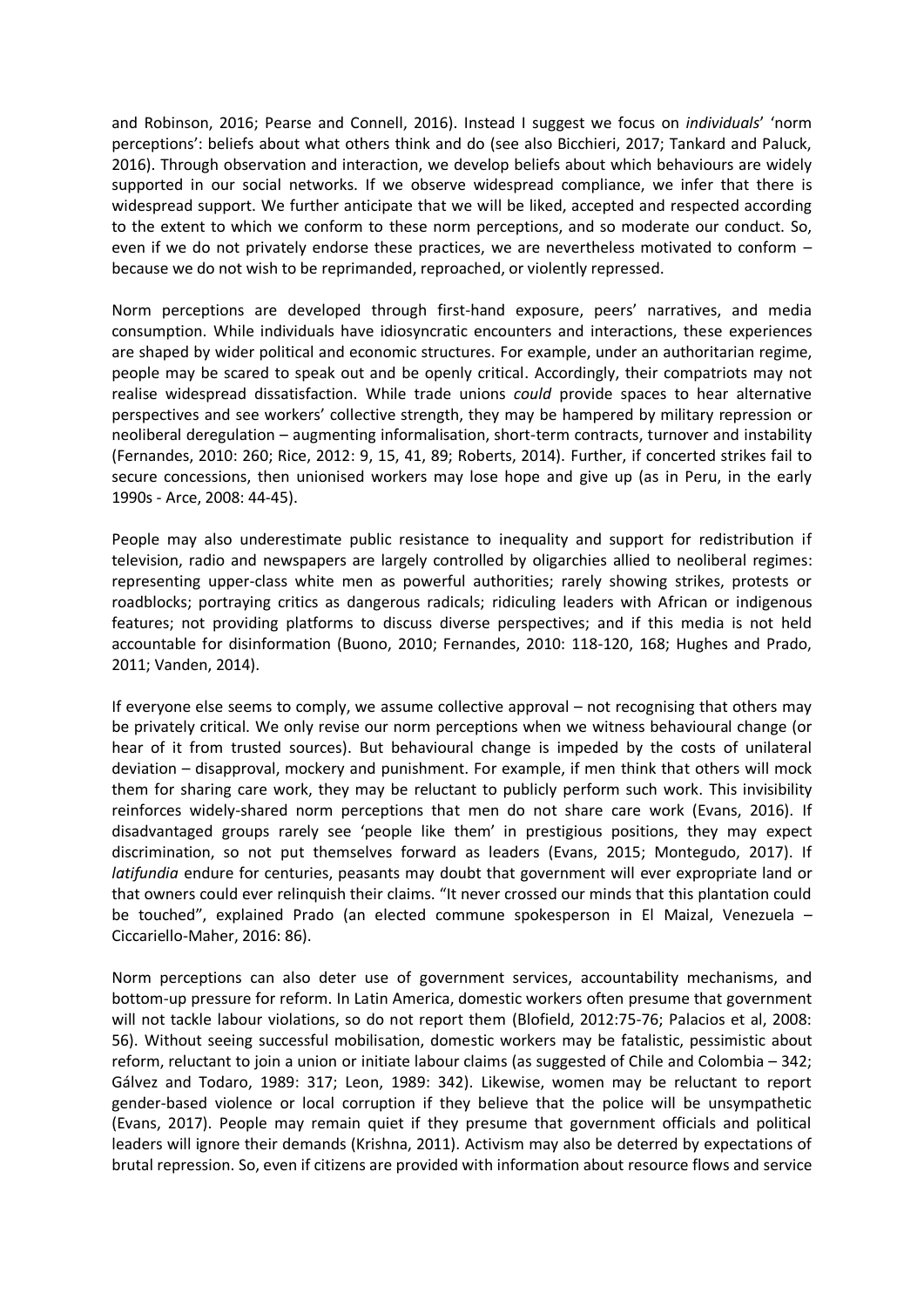delivery outcomes, they may not mobilise for reform if they lack confidence in collective mobilisation, as well as the state's capacity and inclination to respond positively (Fox, 2014; Lieberman et al, 2014; Moore and Putzel, 1999: 14-15). Given the risks of overt defiance, marginalised groups may feign compliance but subtly resist – by pilfering and reducing productivity (Eckstein, 1989: 14; Scott, 1986). Likewise, governments may not feel compelled to reform if they do not anticipate backlash, if they doubt the public's capacity for independent political action (as suggested of Venezuela in the 1980s – Velasco, 2015: 9).

By clearly articulating how wider social practices influence individual behaviour, this concept – 'norm perceptions' – can explain path dependency. People conform to the status quo partly because they think deviation will be unsupported by peers. These expectations thus inhibit social change. The costs of unilateral deviation from norm perceptions also create a collective action problem – the need for a coordinated change in beliefs and behaviour (Bicchieri, 2017: 111). This helps explain why norm perceptions persist over time. By contrast, conceptualisations of 'norms' or 'ideas' as aggregate features of a given society struggle to elucidate how these influence individual behaviour.

Echoing this emphasis on norm perceptions (rather than internalised ideologies), Joshi and Moore (2000) argue that poor people will mobilise when the state is tolerant, credible and acknowledges their rights. They further claim that people are more likely to invest their time in learning and activism when programmes are predictable (not limited to a single project cycle). Joshi and Moore suggest that development co-operation should merely build an enabling environment for autonomous collective organisations of the poor. But there is a further question here: how to foster enabling environments? This will be discussed in the remainder of this paper.

To recap, inequalities can be reinforced through four different kinds of ideas: (i) self-perceptions; (ii) internalised stereotypes; (iii) unquestioned acceptance of the status quo distribution; and (iv) norm perceptions (about what others think and do). This theoretical framework finesses previous conceptualisations of 'ideas', which tend to amalgamate the lot. To explore the importance of ideas, and how they change over time, the next section explores recent dynamics in Latin America.

## **Section 2: Declining Income Inequality in Latin America**

In Latin America, the average Gini index declined by 13% between 2000 and 2012 (Székely and Mendoza, 2017; see also Figure 1; Birdsall et al, 2012: 159; Gasparini et al, 2016; Lustig et al, 2013: 130; Messina and Silva, 2018). Inequality fell especially sharply in countries that experienced a commodities boom (World Bank, 2015: 33). But growth is not the sole factor – for this also occurred in the 1990s (by 3.1 percent, compared to 3.2 percent during the 2000s), yet did not dent inequality (Cord et al, 2015).

This section discusses Latin America's decline in income inequality, and possible, complementary explanations. These include more fiscal space for redistribution (i.e. increased state capacity); ongoing democratisation (increased incentive for ruling elites to favour the poor majority); and social movements (disrupting ideas about income inequality). Together, these capture different plausible interpretations of socio-political change. My modest suggestion is that ideas have been influential, and should be more widely recognised by political economists. Though clearly there are no monocausal explanations, and the relative salience of each factor varies over time and by country.

Generalising across Latin America, both labour and non-labour income inequality have reduced. In Brazil, the Andes and Southern Cone, wages grew significantly across all types and sectors of employment, especially for unskilled and low-skilled workers (World Bank, 2015:27-31). This wage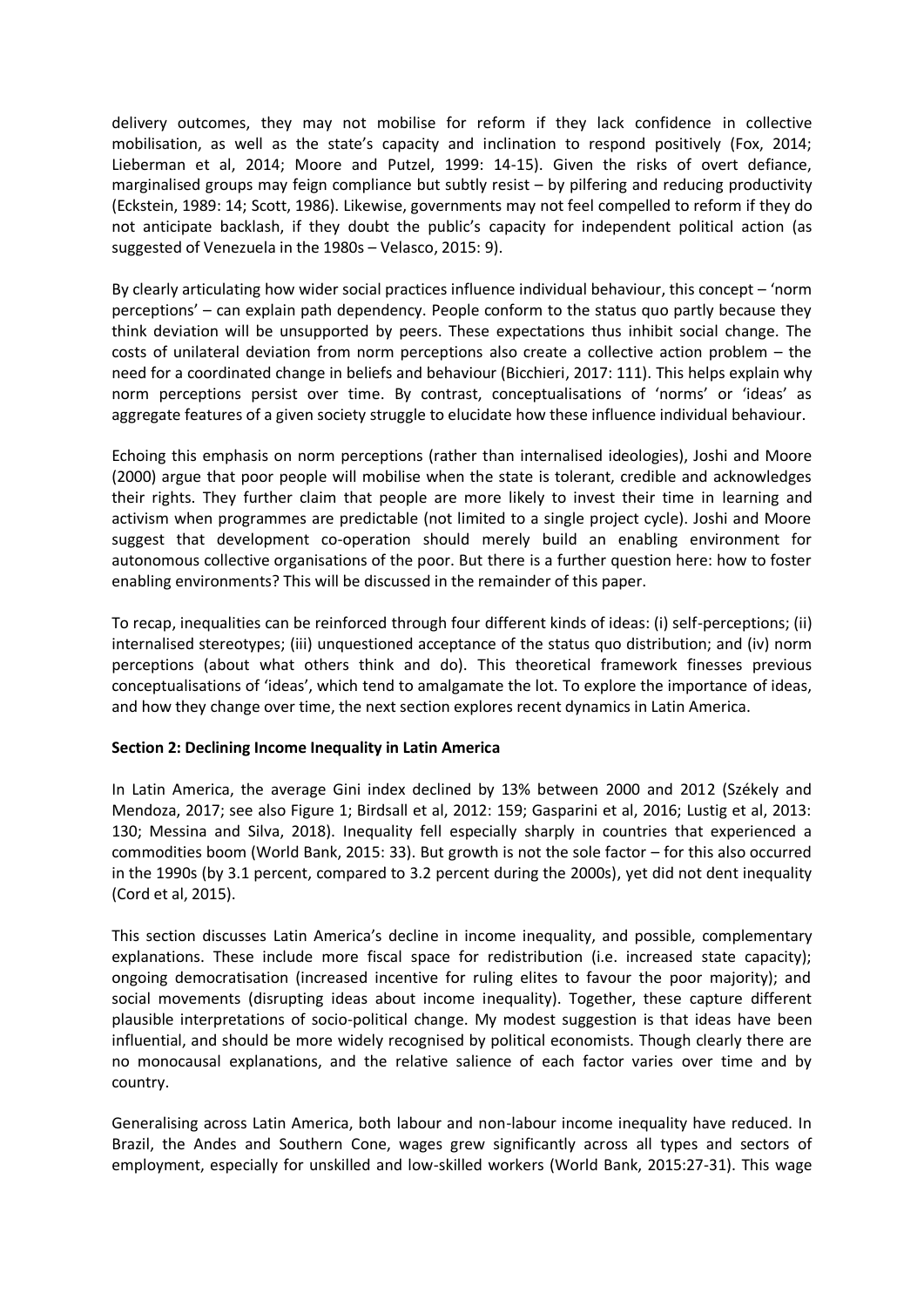growth was markedly higher in countries that experienced a commodities boom (which fuelled demand for unskilled labour) (Cornia, 2014a; ibid: 33). Declining labour income inequality also reflects a declining skills premium: falling returns to tertiary education, relative to primary education. Economists have attributed this to the greater supply of skilled workers (facilitated by increased government investment and rising enrolment in education in the 1990s and 2000s); declining demand for skilled labour; as well as active labour market policies (Azevedo et al. 2013; Cornia, 2016; Gasparini et al, 2016; Lustig et al, 2013). These include strengthening labour market institutions, enforcing labour laws (especially in Argentina and Brazil), and increasing the minimum wage (especially in Argentina, Brazil, Honduras, Nicaragua and Uruguay, though not El Salvador, Mexico, Paraguay or the Dominican Republic) (Keifman and Maurizo, 2014).

Falling income inequality was not only due to wage growth; redistribution also played a role (though its importance varies by country, and was much less significant in Peru; see Figure 2). Declining nonlabour income inequality in Latin America is attributed to increased public expenditure on health care, education and social protection; improving both coverage and quality. Wider access to education (in conjunction with increased relative demand for low-skilled labour) also enabled more inclusive wage growth in the 2000s (Bird and Zolt, 2015; Cornia, 2014b; 2016; Cruces et al, 2014; ECLAC, 2017: 14; Ordóñez et al, 2015).





Source: Gasparini et al, 2016

#### **Figure 2: Decomposing the changes in poverty into growth and redistribution in Latin America**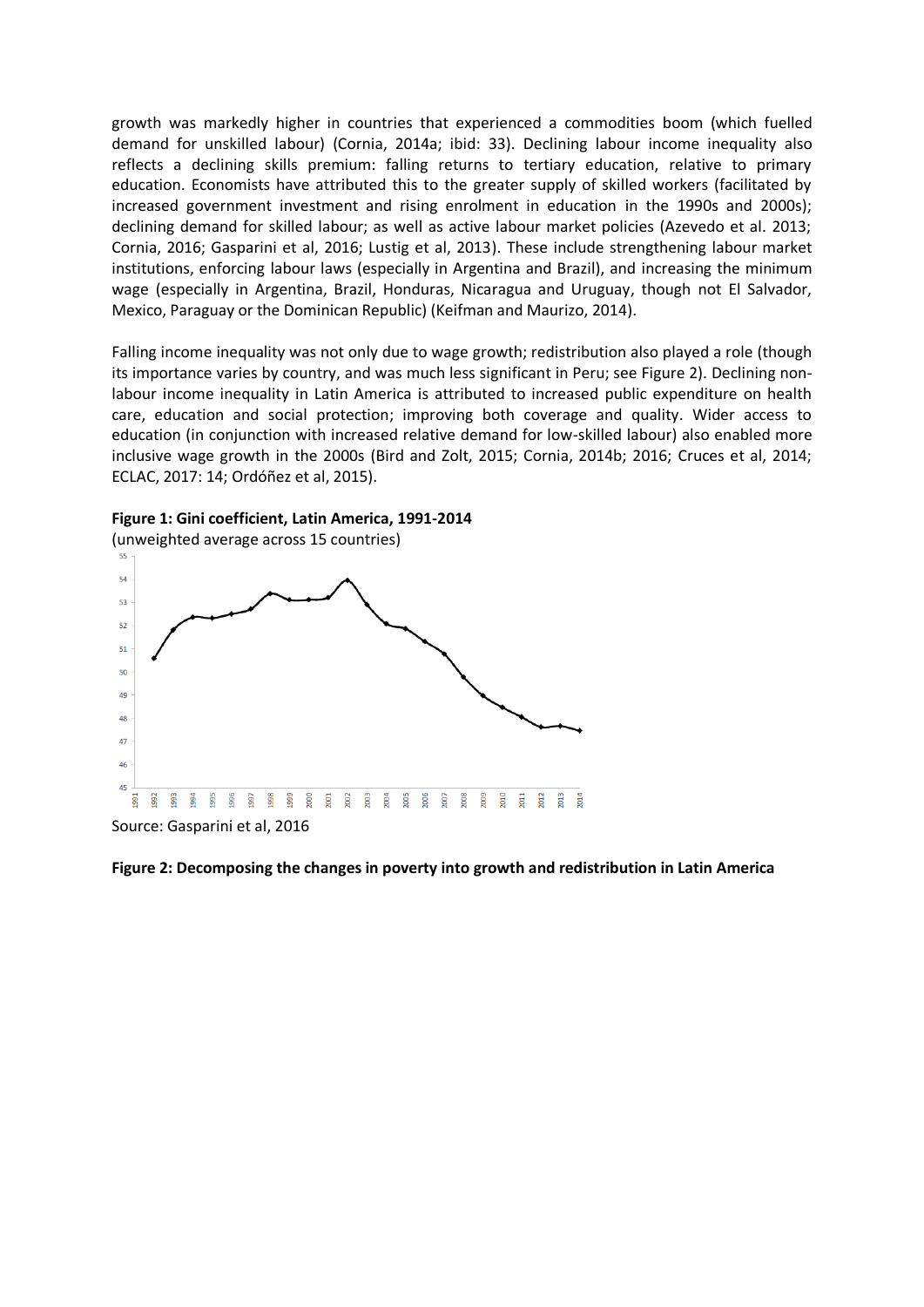

Such quantitative analysis raises a further question: why have (most) Latin American governments increasingly redistributed wealth and enforced the minimum wage? Further, why has there been growing electoral support for leftist presidents, as shown in Figure 3? In 2010, left governments headed ten Latin American countries, two-thirds of the continent's population (Weyland et al. 2010).





Source: Cornia, 2016

#### **(i) Increased fiscal space for redistribution**

Arguably, redistribution increased and inequality declined due to improved fiscal circumstances (i.e. more state capacity, not more political will). During the 1980s and 1990s, redistribution was not feasible given high debt, inflationary crises and pressure from global financial markets (credit restrictions, capital flight and debt-relief conditions). But, in many Latin American countries, the fiscal space for public social expenditure increased from the early 2000s with the 2003-2007 commodity boom, improved terms of trade, economic growth, increased tax/GDP ratio, debt cancellation, reduced dependence on the United States and IFIs (and their policy conditions), as well as growing official development assistance for the MDGs (Cornia, 2016; Kaufman, 2011; Levitsky and Roberts, 2011; Murillo et al, 2011: 54; Postero, 2013: 40; Remmer, 2012). Meanwhile, many oilimporting Central American countries experienced trade deterioration in the 2000s.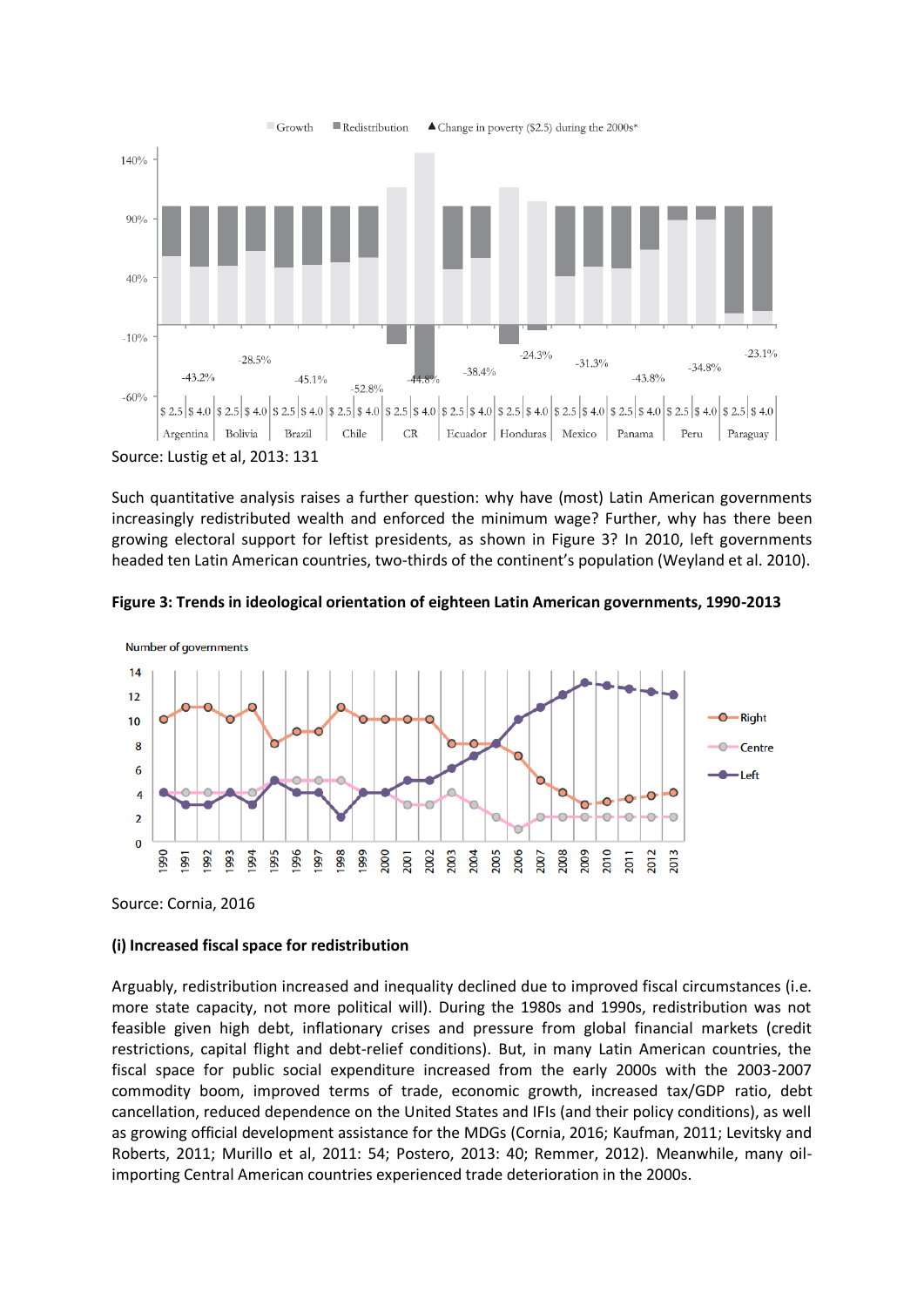Arguably, increased fiscal space enabled Leftist parties to 'govern on the left' (Levitsky and Roberts, 2011: 10; Sandbrook, 2014: 183). When commodity prices fell and terms of trade deteriorated, Dilma Rousseff's government reintroduced fiscal austerity to ensure macroeconomic stability (Saad-Filho, 2015; Cornia, 2016:204; Gasparini et al, 2016). Similarly in Bolivia, Morales cut fuel subsidies when gas prices fell<sup>5</sup> (Postero, 2013). Many redistributive policies seem contingent upon increased government revenue. There has been less progress where resources are strictly finite, such as land (see Postero, 2013: 41 on Morales' reluctance to pursue land reform, for instance).

The case Venezuela illustrates the importance of fiscal circumstances. Chávez was first elected in a context of low oil prices. With limited fiscal space, he limited monetary expansion, maintained fiscal discipline and did not nationalise domestic industry – despite political pressures for redistribution (e.g. strikes and demonstrations in 2002) (Kaufman, 2011: 104; Murillo et al., 2011: 55). However, with increased petroleum prices in 2003 (in conjunction with his control over revenues from Petróleos de Venezuela, Venezuela's national oil company), Chávez could finally increase public expenditure on health, education and food delivery (Kaufman, 2011: 104). This was jeopardised when oil prices fell in 2014 (Alarcón et al, 2016).

Although the global commodity boom reduced external constraints, it only created permissive conditions for increased expenditure. We still need to explain why some governments *chose* to spend mineral and oil wealth on redistribution, rather than enriching the elite. Further, if fiscal space matters, why is redistribution not higher in wealthier Latin American countries, like Chile? Also, why did Chile make greater progress towards universalism *after* (not during) its high growth years (1990- 2000) (Pribble, 2013)? And why did increased social spending in Brazil precede the commodity boom of 2003 (de Melo et al, 2016: 155)? Why did economic growth not dent income inequality in Latin America during previous decades (De Janvry and Sadoulet, 2000)? And why has redistribution not increased in other countries that experienced economic growth and commodity booms (such as in Asia)? To answer these questions, we need to consider political dynamics: such as democratisation, social movements, interests and ideas.

## **(ii) Democratisation**

Perhaps declining inequality is partly due to democratisation (in conjunction with increased fiscal space). Increased democratic accountability, multipartyism and institutional reforms arguably: (a) reduced the opportunity cost of leftist organising; (b) incentivised governments to listen to marginalised voters; (c) especially if large in number; and (d) lowered the entry costs for political party formation. Notably, none of these rational-choice explanations presume a shift in ideas.

First, growing freedom of association and expression reduce the opportunity cost of leftist organising, as compared to violent political repression under military dictatorships (Bellinger and Arce, 2011; Eckstein, 1989: 39; fiOrtiz, 2015). Second, in unequal contexts, the median income voter has an economic incentive to vote for redistribution. If the system is competitive, they should be courted by political parties (as argued by Melo et al, 2014; Meltzer and Richard, 1981). Since inequality enables a constituency for the Left, democratisation should increase redistribution (Acemoglu and Robinson, 2012; Levitsky and Roberts, 2011: 8). Third, the larger the relative size of disadvantaged groups, the more they should be favoured under democratisation. One might anticipate greater electoral success for ethnic parties in democratic countries with relatively large indigenous populations. Fourth, it has become easier for ethnic parties to register and engage politically – with the 1994 decentralisation law in Bolivia, as well as reserved legislative seats in Colombia and Venezuela (Van Cott, 2005: 8).

<sup>-</sup>5 Though Morales rescinded after widespread protests.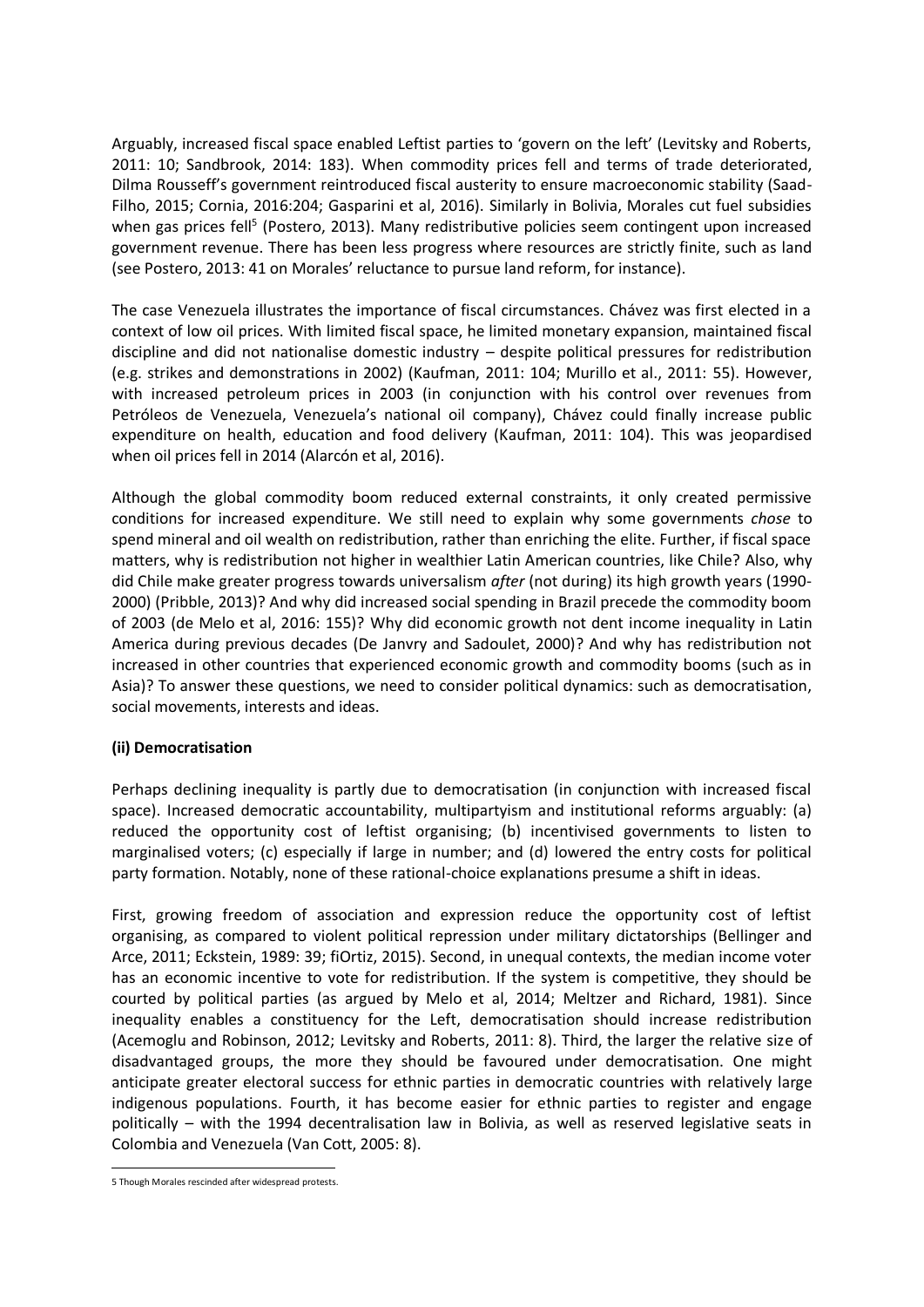Despite the intuitive plausibility of these interest-based hypotheses of how democratisation curbs income inequality, they do not seem to provide a full explanation. For starters, Acemoglu et al (2015) find no robust evidence that democracy reduces inequality. Tenorio (2014) similarly records that democracy does not increase social spending in Latin America. Second, the poorest do not necessarily vote for left-wing parties. Analysis of Latinobarometer data shows no association between socioeconomic position, political orientation and perceived unfairness (Kaufman, 2009). Demands appear to be conditioned by ideas, and cannot be inferred from economic standing alone. In Chile, people are more likely to protest if they believe the state should redistribute resources – regardless of individual income (Castillo et al, 2015). Such evidence casts doubt on interest-based hypotheses that democratic competition in unequal countries will yield more redistributive policies. Third, as Van Cott (2005:3) observes,

*successful ethnic parties formed in countries with minuscule indigenous populations (Colombia, Venezuela) and performed poorly or failed to form at all in several countries with*  large populations (Peru and Guatemala). Ethnic parties are not a natural result of *democratization in the 1980s and 1990s since this occurred almost everywhere, but successful ethnic parties were formed in a minority of countries.* 

Fourth, it is important to distinguish between the formation and electoral success of indigenous parties. Institutional reforms may help explain their formation (by lowering barriers to entry, reducing opportunity costs), but not their electoral successes, nor sub-national variation in performance (Madrid, 2012: 11).

Like increased fiscal space, democratisation does not entail reduced income inequality, at least not immediately. But one problem with cross-sectional studies of democratisation and inequality is that they neglect lagged effects. When we look at the longue durée in Latin America, such as over a twenty year period, democracy *is* associated with increased social spending and reduced income inequality (as found by Huber and Stephens, 2012; Niedzwiecki, 2015). Perhaps democratisation *enables* important further factors, such as leftist organising and the consolidation of centre-left parties (as suggested by Huber and Stephens, 2012; Tilly and Wood, 2012).

## **(iii) Social Movements and Ideas**

One long-term process – benefitting Leftist parties – is the slow, iterative and often conflictual process of social mobilisation. There were 281 protest movement campaigns in Latin America and the Caribbean between November 1995 and March 2001 (Almeida, 2007: 128).

Cross-national analysis suggests that social mobilisation increases the subsequent likelihood of propoor parties and spending. Indigenous parties have performed better in countries with stronger, more unified indigenous social movements (such as in Ecuador and Bolivia, as contrast with Guatemala and Peru, where indigenous movements are fragmented and weaker (Madrid, 2012: 14; see also Cleary, 2006; Rice and Van Cott, 2006: 710; Van Cott, 2005). In Argentina, falling wage inequality coincided with increased union activism, as supported by government (Lustig et al, 2013: 134; Silva, 2009: 99). Indeed, between 1970 and 2007, across Latin America, strikes exert a longterm positive effect on social security spending (Tenorio, 2014). Interestingly, it is only with organised labour protests that democratisation increases such spending (ibid). Labour strength even seems to increase social spending during periods of state retrenchment (1980-1999). This effect is even larger during periods of state expansion (2000-2010) (Niedzwiecki, 2015). Such analysis indicates positive synergies between increased fiscal space, democratisation and effective leftist organising. Clearly these are just two of many modes of pro-poor social mobilisation in Latin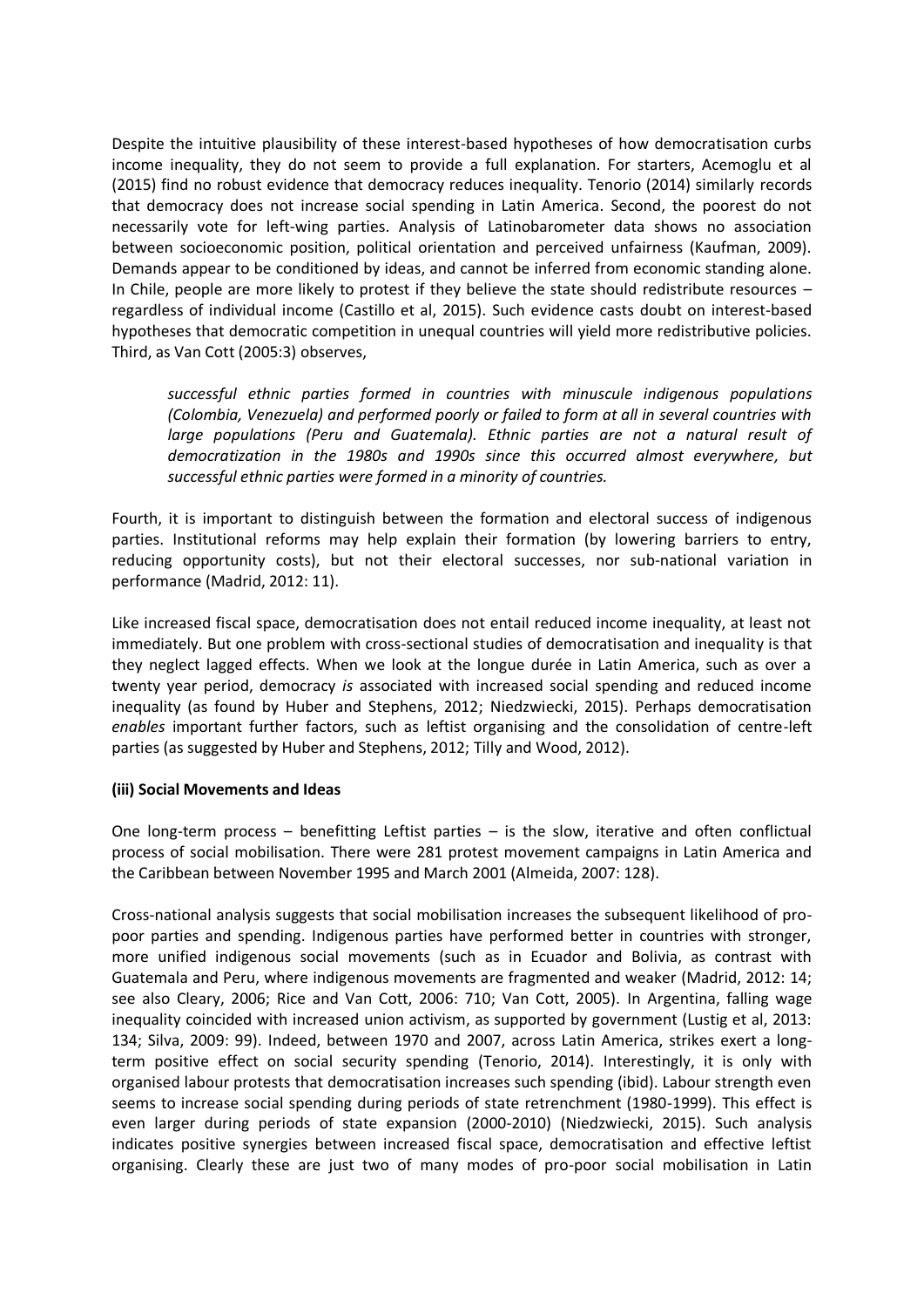America. Besides indigenous groups and labour, demonstrations have also been led by neighbourhood associations, landless people, unemployed workers, coca growers, domestic workers, women's organisations, pensioners, and students.

If we accept that social movements have played a role in promoting redistribution, the next question is how? Economic self-interest has clearly been important: triggering mobilisation and hastening state response. Price increases, mining projects, wage freezes, mass lay-offs, privatisation, economic stabilisation and mineral extraction have triggered mobilisation by increasing the *opportunity cost* of inaction (as argued by Almeida, 2015). Indeed, in Latin American democratic and semi-democratic contexts, 'collective political activity rises with economic liberalisation' (Bellinger and Arces, 2014: 699).

Self-interest could also explain state response. When indigenous groups in Colombia physically closed the Pan American Highway (demanding improved infrastructure and services), they paralysed the economy and jeopardised elite interests. This may explain why the state yielded to their demands (Gow, 2013: 86-88; see also Zamosc, 2004: 131 on similar dynamics in Ecuador). Marginalised groups have also used international media attention to push governments to act  $$ thereby harnessing self-interested reputational concerns (Richard, 2013: 157).

Opportunity costs may trigger initial mobilisation and hasten state response, but there are further questions about how protestors gain confidence in the possibility of social change, become inspired to take on more challenges, and secure wider support. For example, public resistance to health care privatisation in El Salvador grew between 1997 and 1999 (Almeida, 2006). As dissent increased so did the demonstrations. After 50,000 participants marched, the government stopped privatisation. How did the movement gain support over time? What strengthened solidarity?

Has there been ideational change? Remner (2012) cites Latinobarometer data showing no change in self-placements along the left-right ideological spectrum between 1996 and 2007. However, there are four reasons for caution here. First, analysis of this data finds a high share of non-responses (20%); stated confusion of terms used; and instability of individuals' self-reported left/right ideological orientations (Ames and Smith, 2010; Arnold and Samuels, 2011: 35). Second, other datasets *do* suggest an ideological shift. For instance, support for neoliberal policies declined between 1998 and 2003 (Madrid, 2008). This harmed incumbent regimes and undermined the credibility of neoliberal policies (Levitsky and Roberts, 2011: 10). Third, these surveys only show internalised ideologies, not norm perceptions. This distinction is important in understanding the rising electoral success of Leftist parties: people may become more inclined to vote for Leftist parties if they believe they are likely to win. Fourth, I suggest Remner's (2012) focus on a single decade is a fairly short time-frame, given centuries of socio-economic exclusion in Latin America. I suggest we take a step back.

The remainder of this section illustrates how social movements have enhanced marginalised groups' self-esteem and self-efficacy; cultivated their collective solidarity; destabilised hegemonic narratives (government policies and paradigms); demanded recognition and redistribution; politicised inequality; fostered confidence in the possibility of social change; and in this way built support for socially democratic parties (see also Escobar, 1992: 69; Roberts, 2014: 61-62).

As mentioned in Section 1, marginalised groups' capacity to push for redistribution can be impeded by socially constructed ideas of difference. Across Latin America, indigenous groups developed the collective strength to militate for change by celebrating and affirming indigeneity, developing horizontal identities, and thereby forging alliances across disparate ethnic groups (Bottazzi and Rist, 2012: 531; Fabricant, 2012; Lazar, 2008). This has occurred through working together in preparing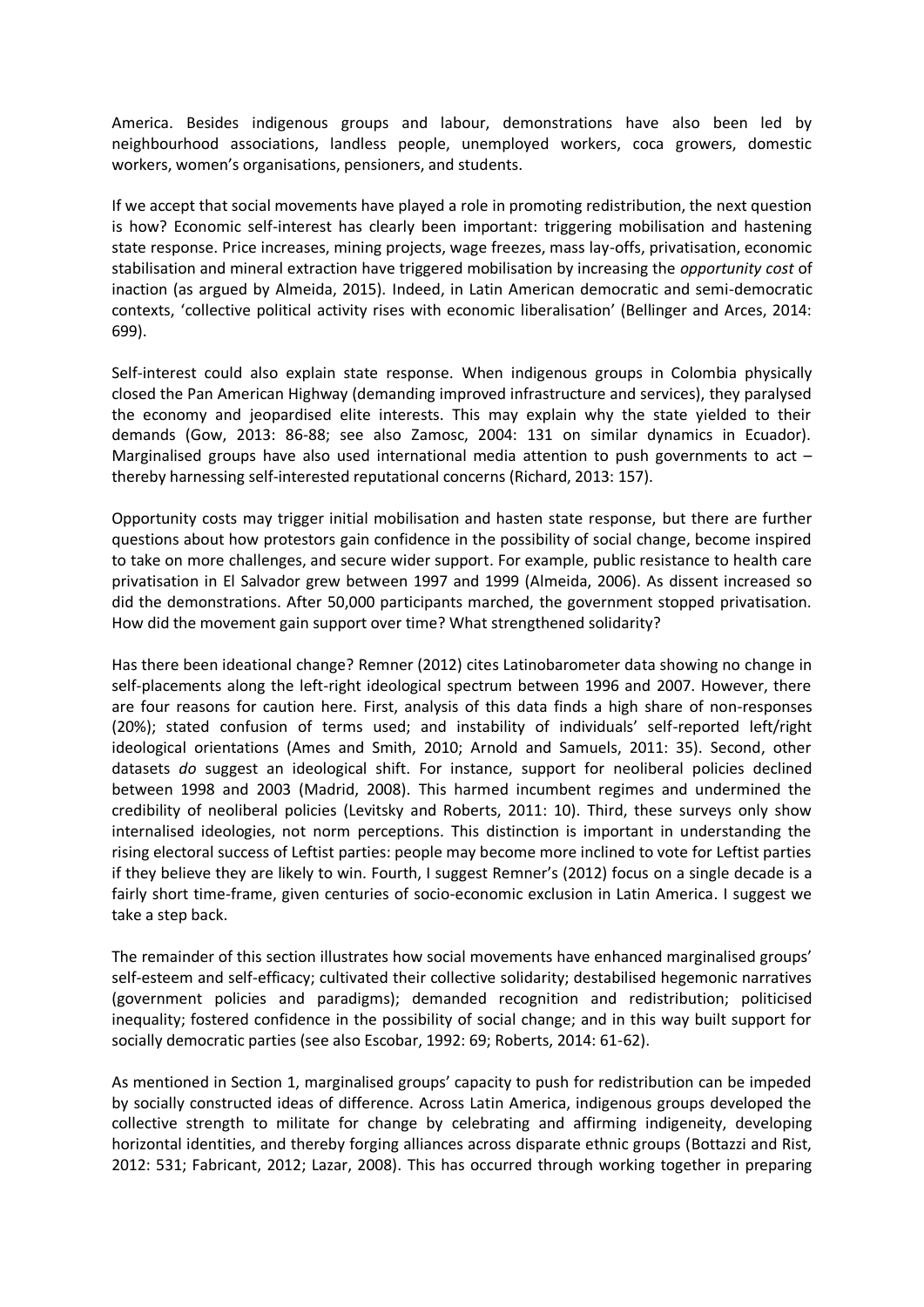collective kitchens, joining popular fiestas, sharing experiences of daily struggles, recognising common grievances, exchanging ideas with diverse groups, learning about national politics, analysing their situation and contemplating alternatives (Canessa, 2012: 211; Fabricant, 2012; Fernandes, 2010; Lazar, 2008: 144; Nash, 1989; Postero, 2007: 24, 204). Between 2000 and 2008, the percentage of Bolivians who identified as indigenous increased by ten percentage points (Moreno Morales et al. 2008: xxxiii). This shift in self-perceptions likely aided indigenous political parties.

As discussed in Section 1, inequalities are reproduced if poor people internalise stigmatised identities. But, through association and exposure to egalitarian discourses, people may come to revise their self-perceptions and believe they deserve dignity. Creuze Oliveira started domestic work at the age of ten. She was routinely psychologically, physically and sexually abused. Until age 21, she only received clothes and food, not pay. Creuze Oliveira assumed her situation was unchangeable. But, by chance, she came to hear about domestic workers' rights on the radio, subsequently gathered with activists in church, and started mobilising collectively. Slowly and incrementally, she came to believe she could change her circumstances, and would be supported by others. Creuze Oliveira became President of the National Federation of Domestic Workers in Brazil, helping to secure progressive legal reform (Cornwall et al, 2013; see also León, 1989: 333-334).

Similar processes of association, political socialisation and collective consciousness have been central to Landless Rural Workers' Movement (MST), which has in the past 30 years enabled 146'000 families to secure five million hectares of land (Fernandes, 2005: 321; Wittman, 2009). Workers may be indecisive about land occupations, or fearful (feeling like 'cannon fodder'), so it is important to galvanise commitment, confidence and solidarity. 'The more that the masses attach themselves to their symbols, their leaders, and the organization, the more they fight, the more they mobilize, and the more they organize themselves' (Wolford, 2010: 87; see also Zibechi 2014: 57 on the formation of solidarity in Mexico; and Dixon 2014 on black cultural politics in Brazil). In Argentina, collective identities and commitments to solidarity were forged through gathering at roadblocks, developing resistance tactics and negotiating strategies. These beliefs helped dismantle the vertical clientelist politics that had hitherto impeded redistribution. Piqueteros insisted negotiations take place at the roadblocks, thereby undermining the role and power of distrusted political intermediaries (Silva, 2009: 74). Likewise in Ecuador, '[w]e are waking up from a long dream of being oppressed and enslaved. We allowed ourselves to be ordered around, and now we have realized we should act together' – explained one indigenous peasant women, who had joined a two day march two days to Quito (cited in Silva, 2009: 183). As Lazar (2015: 246) observes in Bolivia, '[f]estivals, parades, and demonstrations are a means for individuals to define and physically experience the collectivity, creating a shared sense of identity through movement'. While protests may be triggered by opportunity costs, the *embodied* process of *physically* coming together appears to strengthen and sustain social movements, enabling further collective action.

Besides fostering unity, coming together, seeing strength in numbers, also seem to shift norm perceptions about collective resistance to inequalities. Adelinda Díaz Uriate (a former leader of the Peruvian domestic workers' movement in Peru) similarly narrated her joy in seeing seven hundred domestic workers gather together, in 1975: 'This made me very happy… it gave me courage to continue… It was decided to expand the union organization to other departments' (1989: 403). High turnout at gatherings and rallies may thus inspire further action. Norm perceptions may also shift through hearing others shout angry, rebellious slogans, like '*que se vayan todos*' [they all must go] which reverberated down the streets of Buenos Aires in December 2001 (Di Marco, 2016). At the inauguration of Bolivia's 2006 Constituent Assembly, thousands of indigenous people carried placards declaring, '*nunca mas sin nosotros*' (never again without us - Fabricant and Postero, 2013: 192). By congregating in large groups, sharing ideas, all avowing defiance, these collective processes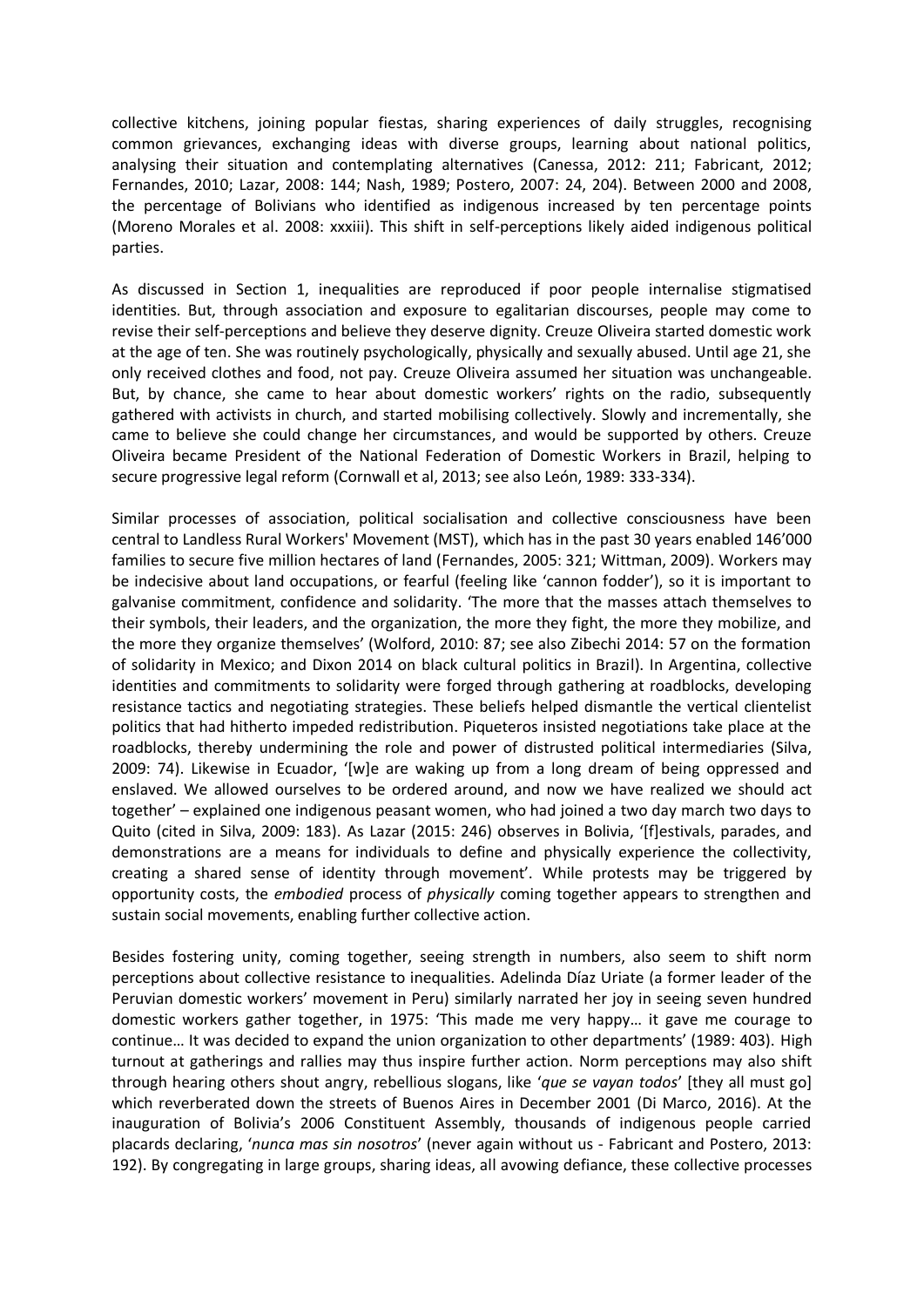can thus overcome the co-ordination problems inherent in changing norm perceptions (discussed in Section 1).

Shifts in interests, ideas and performances appear to have synergistic effects, often enabling positive feedback loops. For example, Argentina's sovereign debt default triggered widespread factory closures and job losses. To ensure basic survival, men and women seized factory control, and formed co-operatives. Besides necessity and pragmatism, workers were also inspired by collective memory of successful factory occupations in the 1960s, '70s and '80s. Emboldened by beliefs about what was possible in Argentina, they rallied support: 'occupy, resist, produce'. Workers' confidence in their collective capacities for autonomy and resistance further increased when they actually achieved these goals for themselves (Di Marco, 2016; Rossi, 2015). As E.P. Thompson (1963) suggested of the English working class, such horizontal identities, collective mobilisation, and redistributive demands cannot be inferred from economic position. They are socially constructed through collective experiences.

These synergistic, collective shifts in interests, ideas and performances are also shaped by geography. For example, anti-austerity protests were particularly prevalent in countries with large urban populations (Walton: 1990: 315; Walton and Ragin, 1990). This is partly due to the opportunity costs of inaction: job losses, wage cuts and price hikes fell especially hard on the urban working class (Rice, 2012: 10). It also reflects the disruptive capacities of cities. People living in interconnected, heterogeneous, densely populated areas, with greater access to mass communications, are perhaps more likely to hear alternative, critical discourses; listen to community radio sharing positive narratives about marginalised groups; see slogans of resistance emblazoned in street art; and learn about successful activism from their large, diverse social networks. Such exposure shifts norm perceptions, enabling positive feedback loops. By seeing their peers pushing for change, people may become more confident in the possibility of collective resistance and join forces. Urban-based anti-austerity riots were also enabled by decades of local networking and activism – which is harder in more isolated areas (see also Evans, 2017; Marx, 1852; McClintock, 1989: 70-72; Rice, 2012:9-10; Velasco, 2015: 11).<sup>6</sup>

Social movements have also broadened their support bases through strategic framing. In Argentina, organisations sought to mobilise disparate actors and amplify their collective power by framing unemployment as symptomatic of the broader economic context, rather than a personal failing (Silva, 2009). Had workers blamed themselves for job loss, they may not have demanded state response, or secured wider support. Likewise, inclusive ethnopopulist rhetoric (anti-establishment, anti-neoliberal) was arguably key to indigenous parties' electoral success in Latin America. It enabled them to appeal to a broader range of voters, especially lower and struggling middle classes (Madrid, 2008; Postero, 2004: 207; Silva, 2009: 137; Van Cott, 2005: 90). Ethnic parties that did not use inclusive rhetoric or forge ties to diverse groups failed to gain broader electoral support (Madrid, 2008; see also Blofield, 2012: 89, 132-133 on domestic workers' strategic framing in Bolivia, Chile, Costa Rica and Uruguay). Mass mobilisation and strength in those numbers appear to be forged through building a shared narrative, to which many relate. Pro-poor social movements have also been legitimised by widely-respected authorities, such as the Catholic Church and international human rights standards (Banck and Doimo, 1989; Eckstein, 1989: 30-32;; Rice, 2012: 45).

Framing can only do so much, however. Equally important to ideational change are iterative, longterm processes of state-society engagement. By occupying public spaces – asserting their collective presence, entitlements and solidarity – marginalised groups have politicised inequalities. In May 1990, the Confederation of Indigenous Nationalities of Ecuador (CONAIE) organised a ten day mobilisation: blocking roads and occupying churches. Its 'Sixteen points' of national demands

-

<sup>6</sup> It is notable that urbanisation is much higher in Latin America than other developing regions (UN-HABITAT, 2016).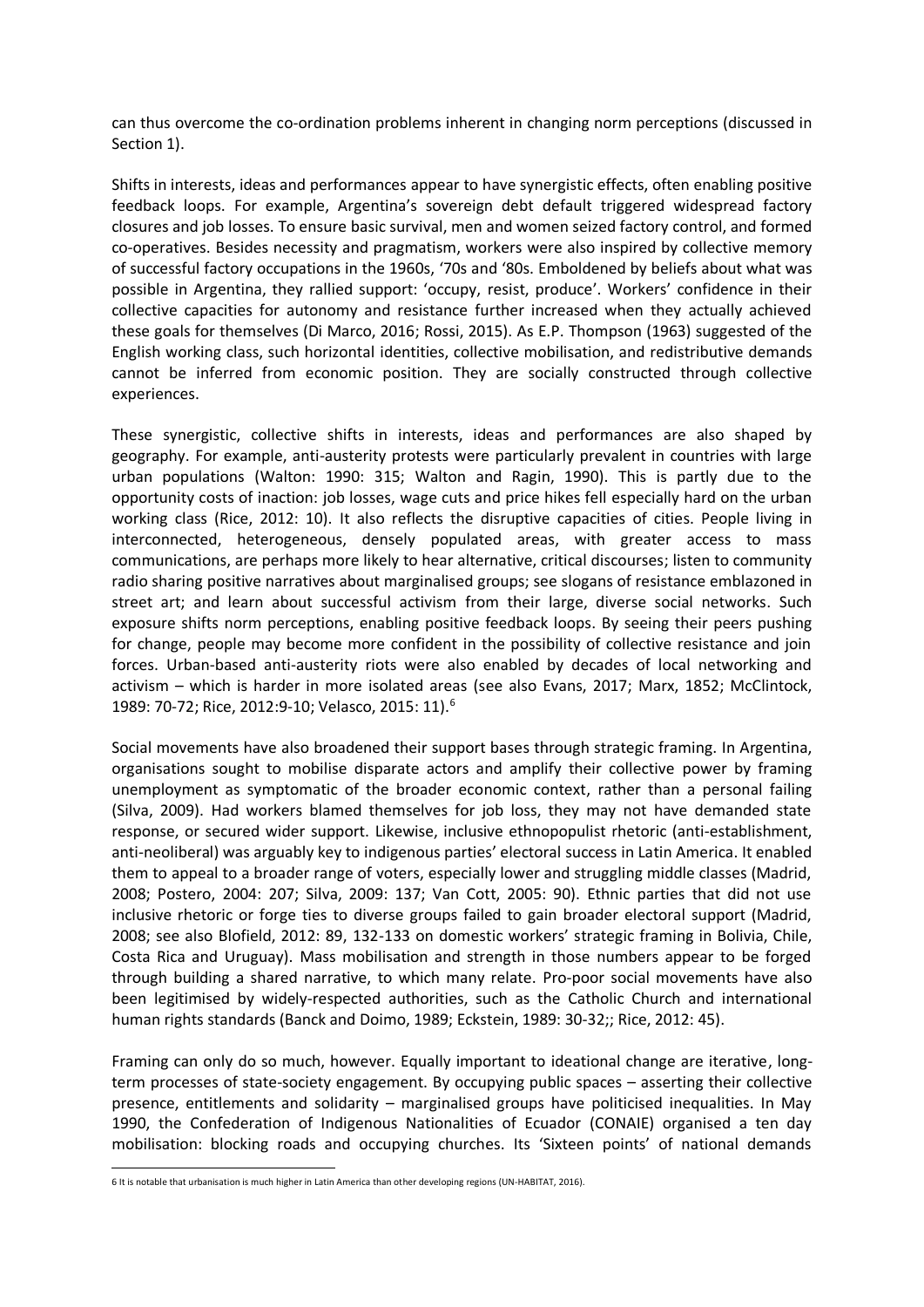articulated a politics of both recognition and redistribution. This was the first national mobilisation of Indians. It catalysed wider protests and demands. Exposure to a critical mass of indigenous protestors may have shifted others' norm perceptions – about the possibility of socio-political change. Through 1990s, CONAIE contested government laws, suggested alternatives, negotiated, and entered electoral politics (Yashar, 2005). By organising horizontally (eschewing individualised, clientelist alternatives), marginalised groups reshaped expected terms of engagement with the state (Cardoso, 1992: 300; De Oliveira and Da Conceição, 1989: 364; Fabricant, 2012: 107; Silva, 2009: 74; Velasco, 2015).

Critical media may amplify norm perceptions of widespread resistance. Cross-national research suggests that support for redistribution is associated with perceived inequality (not actual levels thereof). While people tend to underestimate inequality, they are more likely to support redistribution if their compatriots perceive the country as unequal (Gimpelson and Triesman, 2015). That is, if their friends, neighbours and co-workers are publicly contesting the status quo distribution. This perception could be amplified Inequality can also be politicised through the media. Media reports of an infant's death from malnutrition in Campinas (one of Brazil's wealthiest cities) amplified support for the city's 1995 minimum income programme. Likewise, media criticism of Cardoso's neglect of social policy arguably spurred the rapid rollout of Bolsa Escola in 2001 (Yonemura, 2005, cited in McGuire, 2013; see also Brysk, 2000: 95; Spronk, 2015: 40 on sympathetic press coverage fostering a multi-class coalition during the Cochabamba water wars). Such critique coincides with a deconcentration of media ownership in the 2000s (Boas, 2013).

But mobilisation and media attention are not enough. People are more likely to expect tolerant, capable, responsive government (i.e. revise their norm perceptions and further engage with government) when it positively *responds* to their demands, and actually *undertakes* sought-after reforms. In Colombia, Ecuador and Venezuela, indigenous movements effectively engaged with the state during constitutional reform processes, and their representatives were elected to constituent assemblies. In Bolivia, mobilisation led to the reform of an agrarian law. Immediately after each of these processes of effective engagement, indigenous movements coalesced into political parties. The state's positive response appears to have fostered confidence in the possibility of social change, mobilising further pressure for reform (Postero, 2004: 207; Van Cott, 2005). Brazil's participatory constitution-making process in Brazil (comprising thousands of diverse working groups, from all over the country, and lasting over nineteen months) similarly raised expectations of socially inclusive, open, democratic governance (Alston et al, 2017). Co-operatives and unions have been similarly emboldened by responsive government policy and legislative reforms (Arce, 2008: 44-45; Rossi, 2015). Top-down legitimisation may also improve interactions with front-line civil servants. For example, labour inspectors became more empathetic to domestic workers after Morales's election. This led domestic workers to *anticipate* state support and increasingly report labour rights violations (Blofield, 2012: 91). These examples support Fox (2014), Joshi and Moore's (2000) arguments that poor people are more likely to mobilise when they believe the state to be tolerant, capable and responsive – underscoring the importance of norm perceptions.

If disadvantaged groups *already* contest inequalities and demand redistribution (perhaps as a result of past mobilisation), then state *inaction* may trigger further protests. In Brazil, progressive government reforms, leading to a decline in both poverty and unemployment, as well as a rise in the average real wage – have shifted norm perceptions. Yet material change has not kept pace with demand. Latin American governments have failed to carefully manage commodities booms and rein in corruption. When prices tumbled, [so did these left-wing governments.](https://www.wsj.com/articles/a-populist-pink-tide-is-ebbing-in-south-america-argentine-vote-suggests-1448326259) But inequality remains politicised. 'Despite its achievements, the [Workers' P]arty must deal with constituencies that expect more' (Sandbrook, 2014: 165). Paradoxically, the protests of 2013 occurred because of the Government's (partial) success in tackling inequality. Protests may also escalate through frustration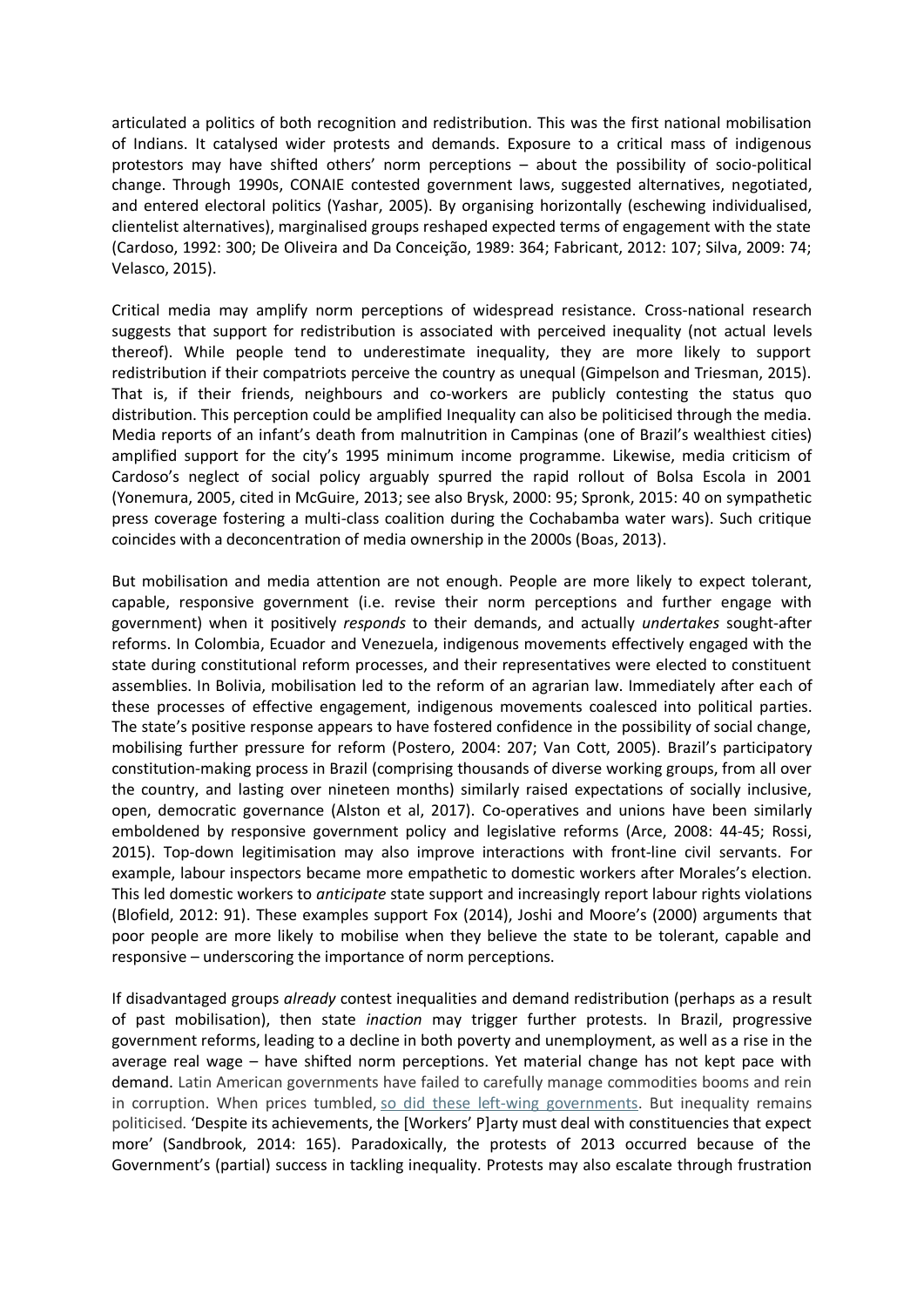with government refusal to reform and violent repression. Seeing the police assault marchers, for instance, triggered public rage and empathy (as in Brazil, Ecuador and Mexico – Magana, 2014: 72; Postero, 2013: 50; Spronk, 2015: 40; Vanden, 2014: 242-247).

Ideas may also shift through transnational networking. Across Latin America, conventions and seminars have enabled coalition-building between diverse groups, often with overlapping membership (Silva, 2009: 51). UN conferences, World Social Forums and World Food Summits enable participants to: learn from each other's experiences; destabilise hegemonic narratives (which portray indigenous alternatives as backward); cultivate a stronger movement (sharing email contacts etc.) (Baldez, 2012: 323; Fabricant, 2012: 109, 115, 126; see also Swords, 2014 on network politics against the Plan Puebla-Panama). By coming together, otherwise isolated indigenous groups have learnt from others' experiences of seeking autonomy and securing territorial agreements (Brysk, 2000: 276). Through hearing stories of resistance, they may come to believe that 'Another World is Possible' (to quote the slogan of the World Social Forum). The (relative) success of Brazil's MST has influenced peasant organizations throughout the Americas. Inspired by marches across Bolivia and Brazil, Amazonian Indians marched across the Andes: '500 kilometres of resistance', alluding to the continental '500 years of resistance'. With others joining in solidarity, their numbers reached 10'000 by the time they had arrived in Quito. The Government accorded them a million hectares of territory (60% of their demand) and hired buses to transport the marchers home (Brysk, 2000: 156). Likewise regional networking strengthened the resolve of women anti-mining activists, thereby sustaining commitment (Jenkins and Rondón, 2015).

Regional diffusion also increased the perceived viability of the Left. Seeing Chávez, Lagos, Lula, and Kirchner maintain economic stability and gain re-election encouraged other leftist leaders (such as Correa and Lugo) and also voters, even in conservative strongholds like El Salvador and Paraguay (Levitsky and Roberts, 2011: 11). The electoral successes of indigenous movements in Colombia, Ecuador and Bolivia arguably emboldened indigenous organisations to form electoral vehicles, such as in Venezuela and Guyana (Van Cott, 2007: 133). Controlling for other variables, Rice and Van Cott (2006) find that indigenous peoples' parties are significantly more likely to emerge and be electorally successful in the current time period. They suggest this is due to 'a demonstration effect produced by the prior formation and electoral competitiveness of indigenous parties in the region' (ibid: 725). Interviewed indigenous leaders in Peru attested to this diffusion effect: the recent success of ethnic parties in Bolivia and Ecuador led them to seriously consider forming ethnic parties for the next national elections (Van Cott, 2005: 226). This is a norm perception and is not reducible to increased fiscal space for redistribution. This regional effect (together with the high level of urbanisation) may partly explain why falling inequality has occurred in Latin America but not elsewhere.

In recent decades, marginalised groups have secured high-level validation of their struggles. ILO conventions and UN declarations<sup>7</sup> may foster confidence in the possibility of socio-political change. Some indigenous groups in Bolivia attested that the 1977 United Nations (UN) conference on discrimination against indigenous people in America legitimised their aspirations (Postero, 2007: 50). Likewise for domestic workers, ILO conventions are said to galvanise networking and activism (Blofield, 2012: 135).

In summary, declining inequality in Latin America was *partly<sup>8</sup>* due to social mobilisation. While sporadic anti-austerity protests were often catalysed by a shift in interests, those collective processes of coming together seem to – slowly and incrementally – strengthen solidarity, embolden critique, galvanise confidence in collective resistance, thereby motivating government reform.

<u>.</u>

<sup>7</sup> Examples include the ILO Convention Concerning Indigenous and Tribal Peoples (1989, ratified by 14 Latin American states); the UN Permanent Forum on Indigenous Issues (2002); and the UN Declaration on the Rights of Indigenous Peoples (2007, signed by all Latin American states except for Columbia).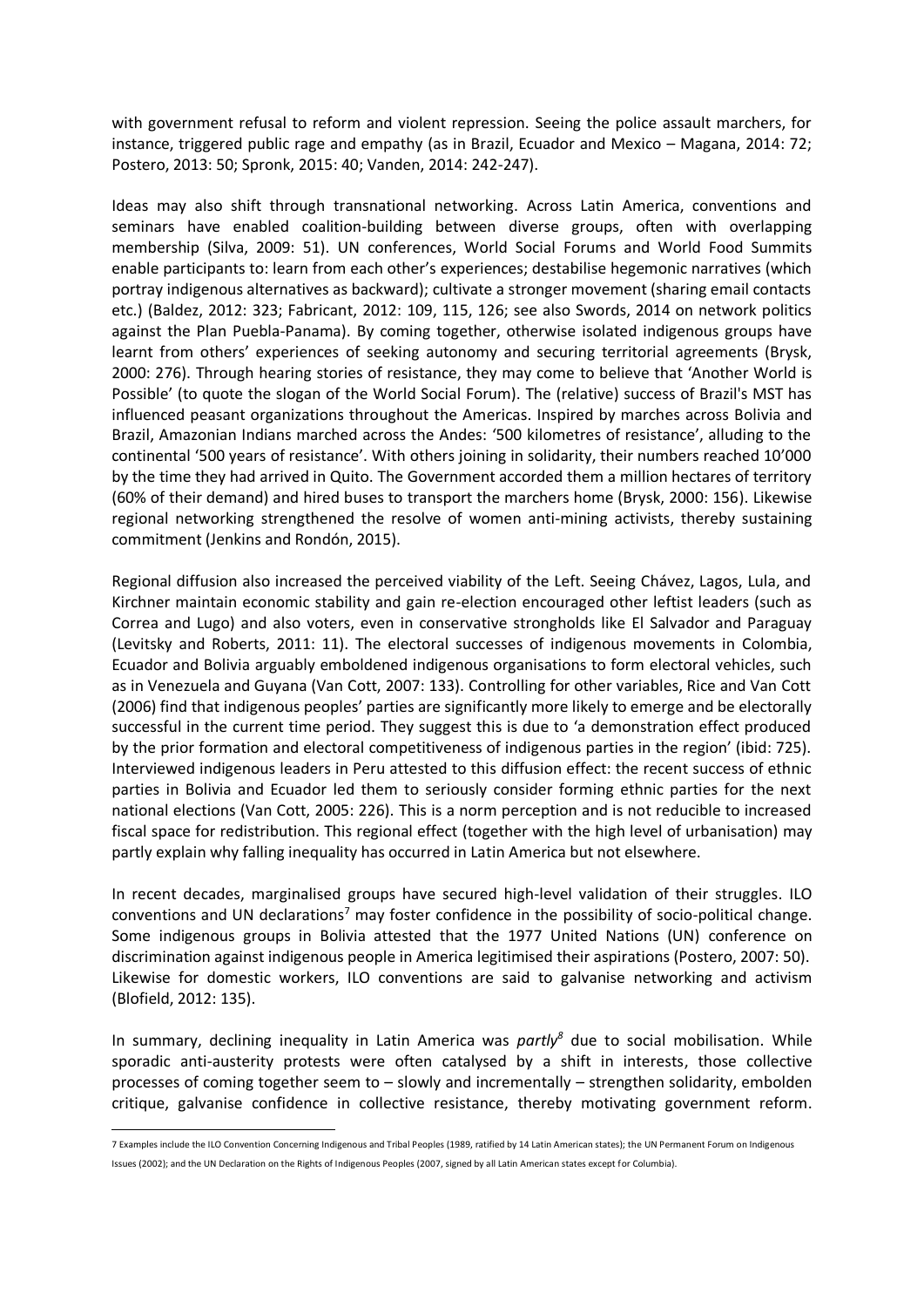Regional networking further enabled the regional diffusion of ideas. This may help explain why inequality declined across Latin America, but not in other countries that benefitted from the commodity boom (increased fiscal space) and democratisation.

Importantly, mobilisation is only part of a much more complex, internationally varied narrative. Also relevant are public perceptions of government. If people perceive the government as competent and legitimate, they may be more willing to pay higher taxes, to finance redistribution – as has occurred in Brazil (Melo et al. 2014). Indeed, Latinobarometer data suggests a positive association between willingness to pay taxes, satisfaction with health care and education, as well as lower perceived corruption (Daude and Melguizo, 2010). The broader point is that ideas matter.

## **Section 3: Wider Implications, for Tackling Inequality**

Latin America's recent reduction in inequality provides insights for wider efforts to tackle inequality. Social movements and ideational shifts appear to have been important, in the long run. While we cannot presume such processes will have similar results elsewhere, it may be instructive to take both more seriously. Suggestions include: strengthening social movements; focusing on norm perceptions (rather than internalised ideologies or social norms); and publicising positive deviance (through media and benchmarking). However, these are merely abstract suggestions, needing further analysis and refinement before application to specific locales.

Given the apparent potential of social movements, additional research is needed to explore how (if at all) they can best be supported by the international development community. At present, donorfunded NGOs often focus on small-scale projects (providing services or trainings for poor beneficiaries), rather than collectively pushing for change. This fragmentation is partly a consequence of competition for short-term donor-funding (Green, 2014; Yashar, 2007: 167). While the shortfalls of contemporary aid modalities are widely-recognised, better alternatives are less so.<sup>9</sup> This knowledge gap does not necessarily reflect the inevitable limitations of external support. It could just reveal hegemonic priorities and donor neglect of trade unions, for example.

Besides directly funding social movements, development programming might harness the power of ideas. A first step would be to distinguish between different kinds of ideas – as proposed in Section 1. Donor-financed NGO campaigns usually focus on internalised ideologies: 'raising awareness'; encouraging disadvantaged groups to believe they have 'human rights'; are entitled to government services; should 'say no' to corruption; abandon female genital cutting; and for men to share care work. But such interventions may be ineffective if participants anticipate an unresponsive government, illiberal suitors, or neighbourhood condemnation (Evans, 2015b; 2016; forthcoming). Such campaigns may even be counter-productive. For example, by drawing attention to widespread corruption, donor-financed campaigns may reinforce norm perceptions that corruption is widespread. This may lead people to regard it as inevitable and so partake (Burbidge, 2015). Likewise, if campaigns highlight the extent of inequalities, but not widespread disapproval, then viewers may become despondent: doubting the possibility of change, believing the system to be stacked against them.

For practices to change, people need to change their expectations about what others think and do. To tackle these norm perceptions, campaigns could publicise positive deviance, and provide credible reasons for hope. Rather than directly asking people to change their behaviour, it may be more effective to show that their peers *are* increasingly doing so (Mackie and LeJeune, 2009; Tankard and Paluck, 2016; Bicchieri, 2017). This co-ordinated, simultaneous shift is more likely if there is

<sup>-</sup>9 Possible exceptions include Nigeria's SAVI programme, which seeks to build collaborative, reform coalitions, embedding learning and iterative adaption (Booth and Chambers, 2014; Derbyshire et al, 2014).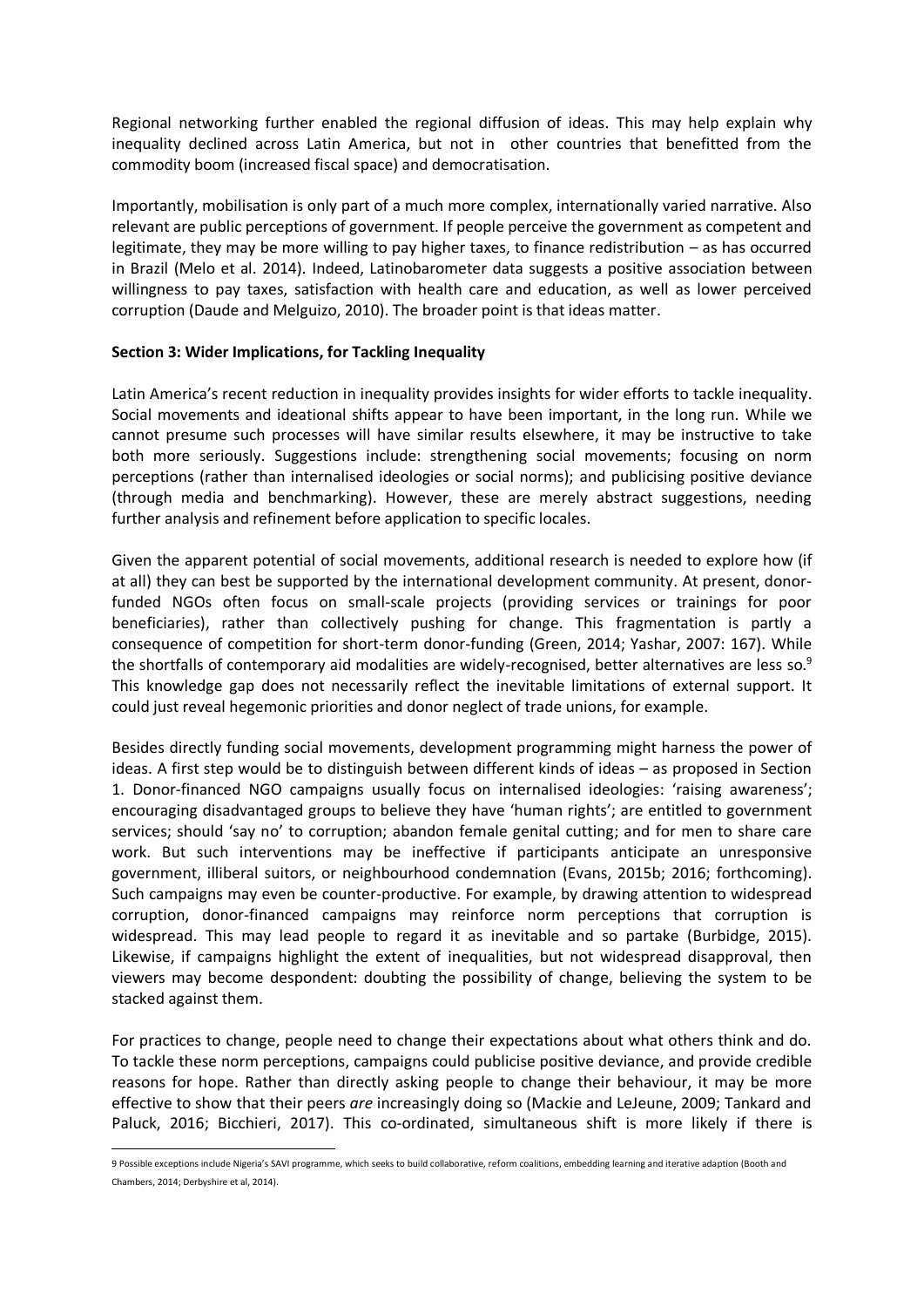widespread frustration with the status quo and desire for change (recall the above-mentioned synergies between interests and ideas).

Beliefs about what behaviour is normal, feasible and socially acceptable can also be changed through television competitions and soap operas (Glencorse and Parajuli, 2015; La Ferarra, 2015: 23- 24). Prolonged exposure to marginalised groups performing socially valued roles may lead people to question their stereotypes, and support behavioural change – creating a positive feedback loop (Evans, 2016). Positive media coverage could also strengthen protest movements: highlighting their presence, viability and strength to outsiders (Brysk, 2000: 95; Spronk, 2015: 40; Trần, 2013).

Learning about success may embolden others (within government and wider society) to press for change. This could be increased by rural-urban ties and migration; rural electrification and transport links (increasing connectivity); curtailing the influence of media oligarchies; and supporting media diversification (e.g. social media and community radio collectives) (Buono, 2010; Eckstein, 1989: 35; Fernandes, 2010; Hughes and Prado, 2011; Kruks-Wisner, 2018; McClintock, 1989: 72; Vanden, 2014). Trust is essential: people are more likely to revise their norm perceptions if they see behavioural change for themselves, or hear about it from trusted sources (Bicchieri, 2017).

Norm perceptions can also be shifted through regional benchmarking and peer review (e.g. the Millennium Development Goals, and Sustainable Development Goals). Despondent pessimists (within government and wider society) may be inspired and invigorated by seeing achievements in similar districts, sectors and countries. Reputation-conscious agencies may also be anxious to improve, so as to avoid the embarrassment of lagging behind their peers rapidly making progress towards widely-shared ideas of 'Development'. Merely setting standards does not achieve these results, because it does not shift norm perceptions about what others are doing (Evans, forthcoming; Finnemore and Sikkink, 1998: 903-904). The regional element is important here, as people are more likely to conform to the norms of a group with which they identify (Bicchieri, 2017; Evans, forthcoming; Tankard and Paluck, 2016: 196). That said, publicising Latin Americans' collective success in reducing inequality might embolden campaigns elsewhere.

## **Conclusion**

This paper has argued that to amplify progress toward equality we need to learn from the *longue durée*. To this end, it explored why income inequality fell in Latin America, between 2000 and 2010. Together with increased fiscal space and democratisation, social movements appear to have played a critical role: enhancing marginalised groups' self-esteem and self-efficacy; strengthening their collective solidarity; destabilising hegemonic narratives about entitlements; demanding recognition and redistribution; politicising inequality; building confidence in the possibility of social change; and building support for socially democratic parties. But obviously, social movements' gestation, growth and outcomes depend on much more than ideas. Many protests were triggered by a change in material circumstances, arising from neoliberal restructuring. Further, this is not a comprehensive account of complex, heterogeneous political changes in Latin America. This paper merely sought to highlight a regional trend of ideational change, and provide a useful theoretical framework, so as to encourage more scholars to go beyond 'incentives'.

Learning from history, post-2015 efforts to tackle inequality might harness the power of ideas: galvanising progress by strengthening social movements and tackling norm perceptions.

#### **References**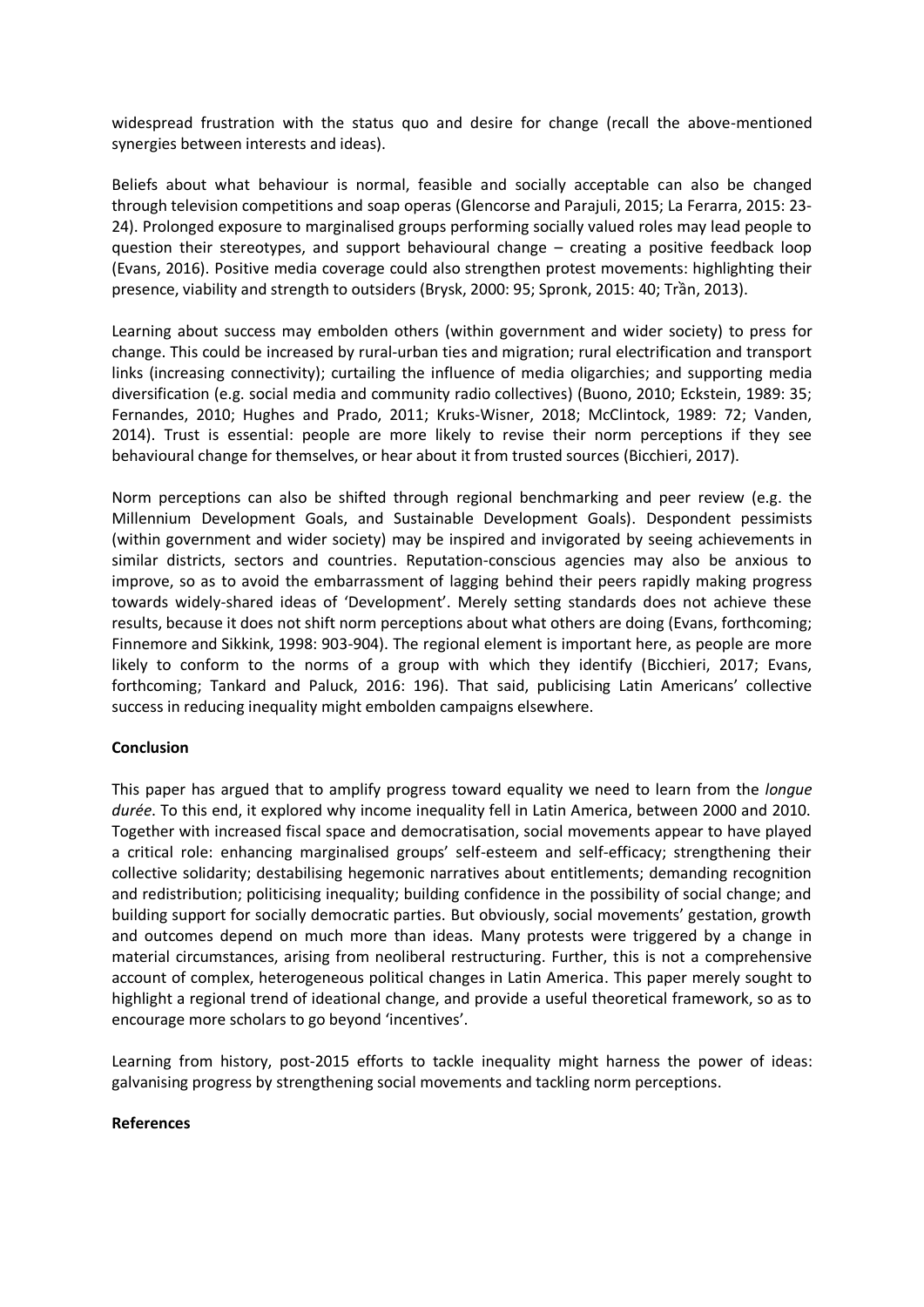- Acemoğlu, Daron and Robinson, James A. (2013) *Why Nations Fail: The Origins Of Power, Prosperity, and Poverty* (London: Profile Books).
- Daron Acemoğlu, and Robinson, James A. (2016) 'Paths to Inclusive Political Institutions', in Jari Eloranta, Eric Golson, Andrei Markevich, Nikolaus Wolf (eds.) *Economic History of Warfare and State Formation* (London: Springer): 3-50.
- Acemoğlu, Daron; Naidu, Suresh; Restrepo, Pascual; Robinson, James A. (2015) 'Democracy, Redistribution, and Inequality', in Anthony B. Atkinson and François Bourguignon (eds.) *Handbook of Income Distribution*, Volume 2B (Elsevier): 1885-1966
- Alarcón, Benigno; Álvarez, Ángel E.; Hidalgo, Manuel (2016) 'Can Democracy Win in Venezuela?', *Journal of Democracy* 27: 2, 20-34.
- Almeida, Paul (2006) 'Social Movement Unionism, Social Movement Partyism, And Policy Outcomes: Health Care Privatization in El Salvador', in Hank Johnston and Paul Almeida (eds.) *Latin American Social Movements: globalisation, democratisation and transnational networks*  (Oxford: Rowman & Littlefield).
- Almeida, Paul (2007) 'Defensive Mobilization: Popular Movements against Economic Adjustment Policies in Latin America', *Latin American Perspectives*, 154(34, 5): 123-139.
- Almeida, Paul (2015) 'The Role of Threats in Popular Mobilization in Central America', Federico Rossi and Marisa von Bulow (eds.) *Social Movement Dynamics: new perspectives on theory and research from Latin America* (Farnham: Ashgate)
- Alston, Lee J.; Melo, Marcus André; Mueller, Bernardo; Pereira, Carlos (2017) *Brazil in Transition: Beliefs, Leadership, and Institutional Change* (Princeton: Princeton University Press).
- Ames, Barry and Smith, Amy Erica (2010) 'Knowing Left from Right: Ideological Identification in Brazil, 2002-2006', *Journal of Politics in Latin America*, 2(3): 3-38.
- Arce, Moisés (2008) 'The Repoliticization of Collective Action After Neoliberalism in Peru', *Latin American Politics and Society* 50, 3: 37–62
- Arditi, Benjamin (2008) 'Arguments about the Left Turns in Latin America: A Post-Liberal Politics?', *Latin American Research Review*, 43(3): 59-81.
- Arnold, Jason Ross and Samuels, David J. (2011) 'Evidence from Public Opinion' in Steven Levitsky and Kenneth Roberts (eds) *The Resurgence of the Latin American Left* (Johns Hopkins University Press).
- Auyero, Javier (2000) 'The logic of clientelism in Argentina: An ethnographic account', *Latin American Research Review* 35 (3): 55-81.
- Azevedo, João Pedro; Dávalos, María Eugenia; Diaz-Bonilla, Carolina; Atuesta, Bernardo and Castañeda, Raul Andres (2013) 'Fifteen Years of Inequality in Latin America: How Have Labor Markets Helped?', Working Paper 6384 (Washington, D.C.: World Bank).
- Banck, Geert A. and Doimo, Ana Maria (1989) 'Between Utopia and Strategy: A Case Study of a Brazilian Urban Social Movement', in Frans Schuurman and Ton Van Naerssen (eds.) *Urban Social Movements in the Third World* (Abingdon: Oxon).
- Bellinger, Paul and Arce, Moisés (2011) 'Protest and Democracy in Latin America's Market Era', *Political Research Quarterly* 64(3) 688–704.
- Bird, Richard and Zolt, Eric M. (2015) 'Fiscal Contracting in Latin America', *World Development* 67: 323–335
- Birdsall, Nancy; Lustig, Nora; McLeod (2012) 'Declining Inequality in Latin America: Some Economics, Some Politics', in Peter Kingstone and Deborah J. Yashar (eds.) *Routledge Handbook of Latin American Politics* (London: Routledge).
- Booth, David and Chambers, Victoria (2014) 'The SAVI programme in Nigeria: Towards politically smart, locally led development', Discussion Paper (London: Overseas Development Institute). <https://www.odi.org/sites/odi.org.uk/files/odi-assets/publications-opinion-files/9203.pdf>
- Boas, Taylor (2013) 'Mass Media and Politics in Latin America' in Jorge I. Domínguez and Michael Shifter (eds.) *Constructing Democratic Governance in Latin America*, 4th ed. (Baltimore: Johns Hopkins University Press).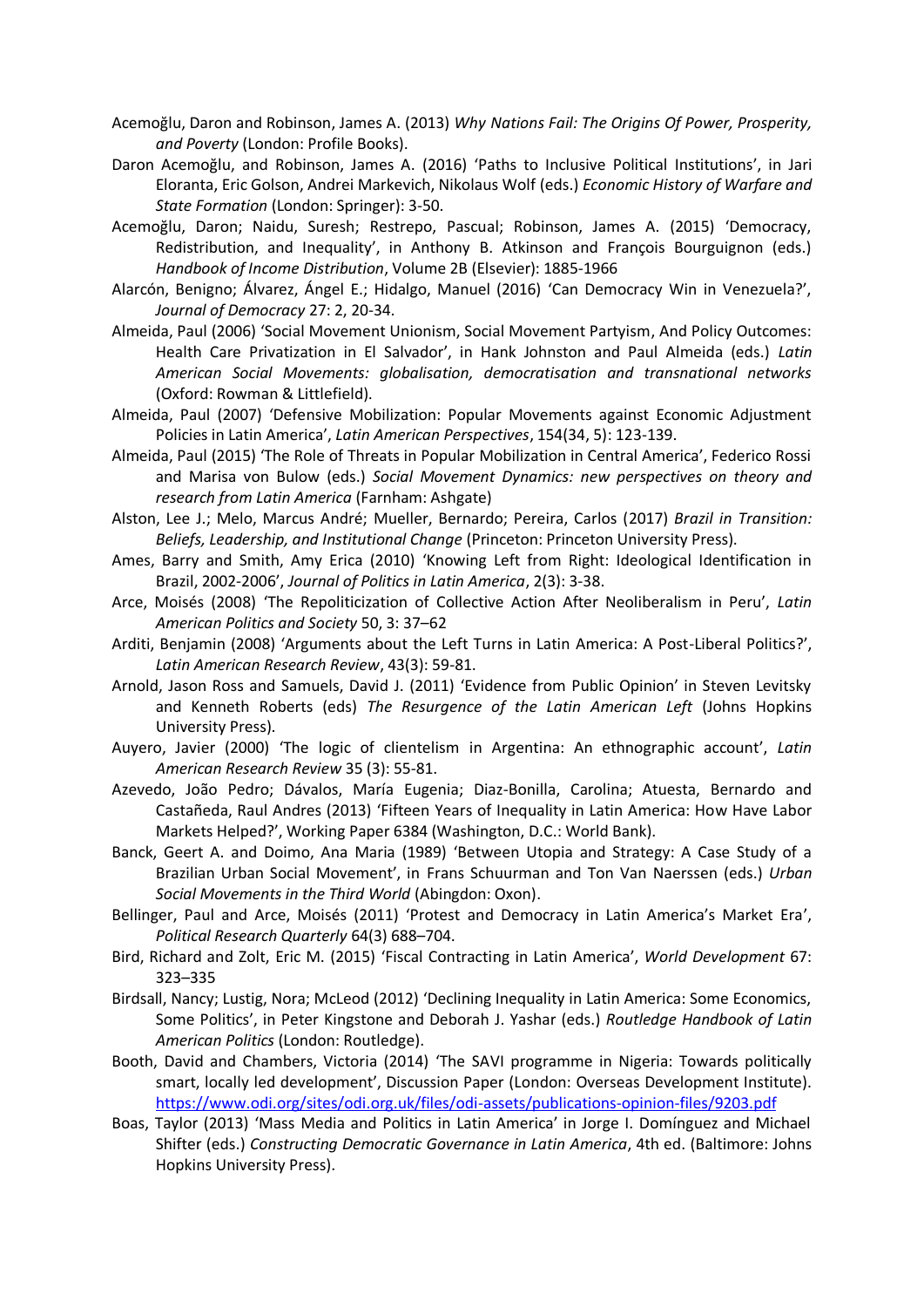- Baldez, Lisa (2012) 'Gender', in Peter Kingstone and Deborah J. Yashar (eds.) *Routledge Handbook of Latin American Politics* (London: Routledge).
- Blofield, Merike (2012) *Care Work and Class: Domestic Workers' Struggle for Equal Rights in Latin America* (Penn State University Press).
- Bottazzi, Patrick and Rist, Stephan (2012) 'Changing Land Rights Means Changing Society: The Sociopolitical Effects of Agrarian Reforms under the Government of Evo Morales', *Journal of Agrarian Change,* 12(4): 528–551.
- Brysk, Alison (2000) *From Tribal Village to Global Village: Indian Rights and International Relations in Latin America* (Stanford: Stanford University Press).
- Burbidge, Dominic (2015) *The Shadow of Kenyan Democracy: Widespread Expectations of Widespread Corruption* (Surrey: Ashgate)
- Canessa, Andrew (2012) 'New Indigenous Citizenship in Bolivia: Challenging the Liberal Model of the State and its Subjects', *Latin American and Caribbean Ethnic Studies* 7(2): 201-221.
- Cardoso, Ruth Correa Leite (1992) 'Popular Movements in the Context of the Consolidation of Democracy in Brazil', in Arturo Escobar and Sonia E. Alvarez (eds) *The Making of Social Movements in Latin America* (Oxford: Westview Press).
- Carter, Miguel (2015) 'Conclusion: Challenging Social Inequality: [Contention,](http://libsta28.lib.cam.ac.uk:2178/highwire_book/ac/precheck?id=dup%3B9780822395065/1/conclusion&view=body&tizra_redirect=http%3A//reader.dukeupress.edu/challenging-social-inequality/442&id_type=pisa&recheck=&book_edition=130732) Context, and [Consequences](http://libsta28.lib.cam.ac.uk:2178/highwire_book/ac/precheck?id=dup%3B9780822395065/1/conclusion&view=body&tizra_redirect=http%3A//reader.dukeupress.edu/challenging-social-inequality/442&id_type=pisa&recheck=&book_edition=130732)', in Miguel Carter (ed.) *Challenging Social Inequality: The Landless Rural Worker's Movement and Agrarian Reform in Brazil* (Duke University Press).
- Castillo, Juan C.; Palacios, Diego; Joignant, Alfredo; Tham, Maximiliano (2015) 'Inequality, Distributive Justice and Political Participation: An Analysis of the Case of Chile', *Bulletin of Latin American Research* 34(4): 486–502.
- Ciccariello-Maher, George (2016), *Building the Commune: Radical Democracy in Venezuela* (London: Verso).
- Cleary, Matthew (2006) 'Explaining the Left's Resurgence', *Journal of Democracy* 17(4): 35-49.
- Cornia, Giovanni Andrea (2014a) 'Recent Distributive Changes in Latin America: An Overview', in Giovanni Andrea Cornia (eds.) *Falling Inequality in Latin America: policy changes and lessons*  (Oxford: Oxford University Press).
- Cornia, Giovanni Andrea (2014b) *Falling Inequality in Latin America: policy changes and lessons*  (Oxford: Oxford University Press).
- Cord, Louise; Genoni, Maria Eugenia; Rodriguez Castelan, Carlos (2015) 'Overview', in Cord et al, *Shared Prosperity and Poverty Eradication in Latin America and the Caribbean* (Washington, DC: World Bank).
- Cornia (2016) 'The decline and recent uptick of income inequality in Latin America, 2002–13', World Social Science Report (UNESCO).

<http://unesdoc.unesco.org/images/0024/002458/245825e.pdf>

- Cornwall, Andrea; Oliveira, Creuze and Gonçalve, Terezinha (2013) ' "If You Don't See a Light in the Darkness, You Must Light a Fire": Brazilian Domestic Workers' Struggle for Rights', in Naila Kabeer, Ratna Sudarshan and Kirsty Milward, (eds) *Organizing Women Workers in the Informal Economy: Beyond the Weapons of the Weak* (London: Zed Books).
- Corneo, Giacomo and Gruner, Hans Peter (2002) 'Individual Preferences for Redistribution', *Journal of Public Economics* 83 (1): 87–107.
- Crehan, Kate (2016) Gramsci's Common Sense: Inequality and Its Narratives (Durham: Duke University Press).
- Cruces, Guillermo; Carolina García, Domench; and Gasparini, Leonardo (2014) 'Inequality in Education: Evidence for Latin America, in Giovanni Andrea Cornia (eds.) *Falling Inequality in Latin America: policy changes and lessons* (Oxford: Oxford University Press).
- Daude, C., and A. Melguizo (2010) 'Taxation and More Representation? On Fiscal Policy, Social Mobility, and Democracy in Latin America'. Development Centre Working Paper 294, September. Paris: OECD.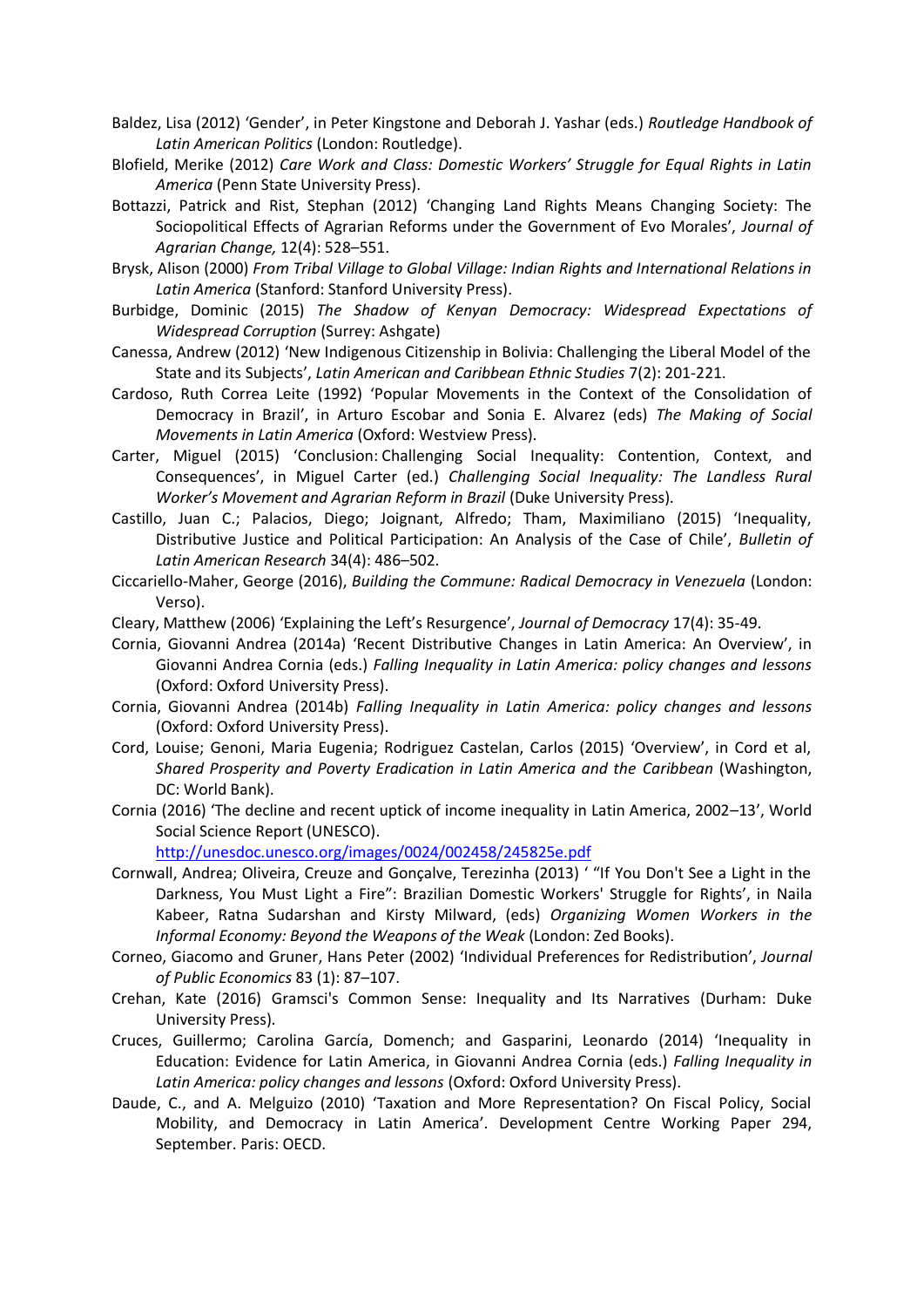- De Janvry, Sadoulet (2000) 'Growth, Poverty, and Inequality in Latin America: A Causal Analysis, 1970-94', *Review of Income and Wealth* 46(3): 267-287.
- De Oliveira, Anazir Maria and Da Conceição, Odete Maria (1989) 'Domestic Workers in Rio de Janeiro: Their Struggle to Organise', in Elsa M. Chaney and Mary Garcia Castro (eds.) *Muchachas No More: Household Workers in Latin America and the Caribbean* (Philadelphia: Temple University Press).
- Dello Buono, Richard (2010) 'Latin America and the Collapsing Ideological Supports of Neoliberalism', *Critical Sociology* 37(1): 9-25.
- Derbyshire, Helen; Fraser, Steve; Mwamba, Wilf (2014) 'Rising to the Challenge: the experience of the state accountability and voice initiative in Nigeria (Abuja: DFID). [http://savi](http://savi-nigeria.org/wp-content/uploads/2014/10/DFID_SAVI_brief_Challenge_Online.pdf)[nigeria.org/wp-content/uploads/2014/10/DFID\\_SAVI\\_brief\\_Challenge\\_Online.pdf](http://savi-nigeria.org/wp-content/uploads/2014/10/DFID_SAVI_brief_Challenge_Online.pdf)
- Diekman, Amanda B.; Eagly, Alice H.; Mladinic, Antonio and Ferreira, Maria Cristina (2005) 'Dynamic Stereotypes about Women and Men in Latin America and the United States', *Journal of Cross-Cultural Psychology* 36: 209-226.
- Di Marco, Graciela (2016) 'Social Movement Demands In Argentina And The Constitution Of A "Feminist People"', in Sonia E. Alvarez, et al. (eds.) *Beyond Civil Society: Activism, Participation, and Protest in Latin America* (Duke University Press).
- Dixon, Kwame (2014) 'Brazil. The contradictions of Black cultural politics in Salvador da Bahia' in Richard Stahler-Sholk, Harry E. Vanden and Marc Becker (eds.) *Rethinking Latin American Social Movements: radical action from below* (London: Rowman & Littlefield).
- Eckstein, Susan (1989) 'Power and Popular Protest in Latin America', in Susan Eckstein (ed.) *Power and Popular Protest: Latin American Social Movements* (London: University of California Press).
- ECLAC (Economic Commission for Latin America and the Caribbean) (2017) 'Social Panorama of Latin America', Briefing Paper (Santiago: ECLAC). [http://repositorio.cepal.org/bitstream/handle/11362/41599/1/S1700176\\_en.pdf](http://repositorio.cepal.org/bitstream/handle/11362/41599/1/S1700176_en.pdf)
- Escobar, Arturo (1992) 'Culture, Economics and Politics in Latin American Social Movements and Research', in Arturo Escobar and Sonia E. Alvarez (eds) *The Making of Social Movements in Latin America* (Oxford: Westview Press).
- Evans, Alice (forthcoming) 'Amplifying Accountability by Benchmarking Results at District and National Levels', *Development Policy Review*.
- Evans, Alice (2017) 'Urban Social Change and Rural Continuity in Gender Ideologies. Theorising from Zambia', UNU-WIDER Working Paper 61.
- Evans, Alice (2016) 'The Decline of the Male Breadwinner and Persistence of the Female Carer: exposure, interests and micro-macro interactions, *Annals of the Association of American Geographers* 106(5): 1135-1151.
- Evans, Alice (2015a) 'History Lessons for Gender Equality from the Zambian Copperbelt, 1900-1990', *Gender, Place and Culture* 22:3, 344-362.
- Evans, Alice (2015b) 'Gender Sensitisation in the Zambian Copperbelt', *Geoforum* 59, 12-20.
- Fabricant, Nicole and Postero, Nancy (2013) 'Contested Bodies, Contested States: Performance, Emotions, and New Forms of Regional Governance in Santa Cruz, Bolivia', *The Journal of Latin American and Caribbean Anthropology* 18(2): 187–211.
- Fernandes, Bernardo Mancano (2005) 'The occupation as a form of access to land in Brazil: a theoretical and methodological contribution', in Sam Moyo and Paris Yeros (eds.) *Reclaiming the Land* (London: Zed Books).
- Fernandes, Sujatha (2010) *Who Can Stop The Drums? Urban Social Movements in Chávez's Venezuela* (London: Duke University Press).
- Finnemore, Martha and Sikkink, Kathryn (1998) 'International Norm Dynamics and Political Change', *International Organization* 52: 4, 887–917.
- Fox, Jonathan (2014) 'Social Accountability: What does the Evidence Really Say?', *World Development* 72: 346–361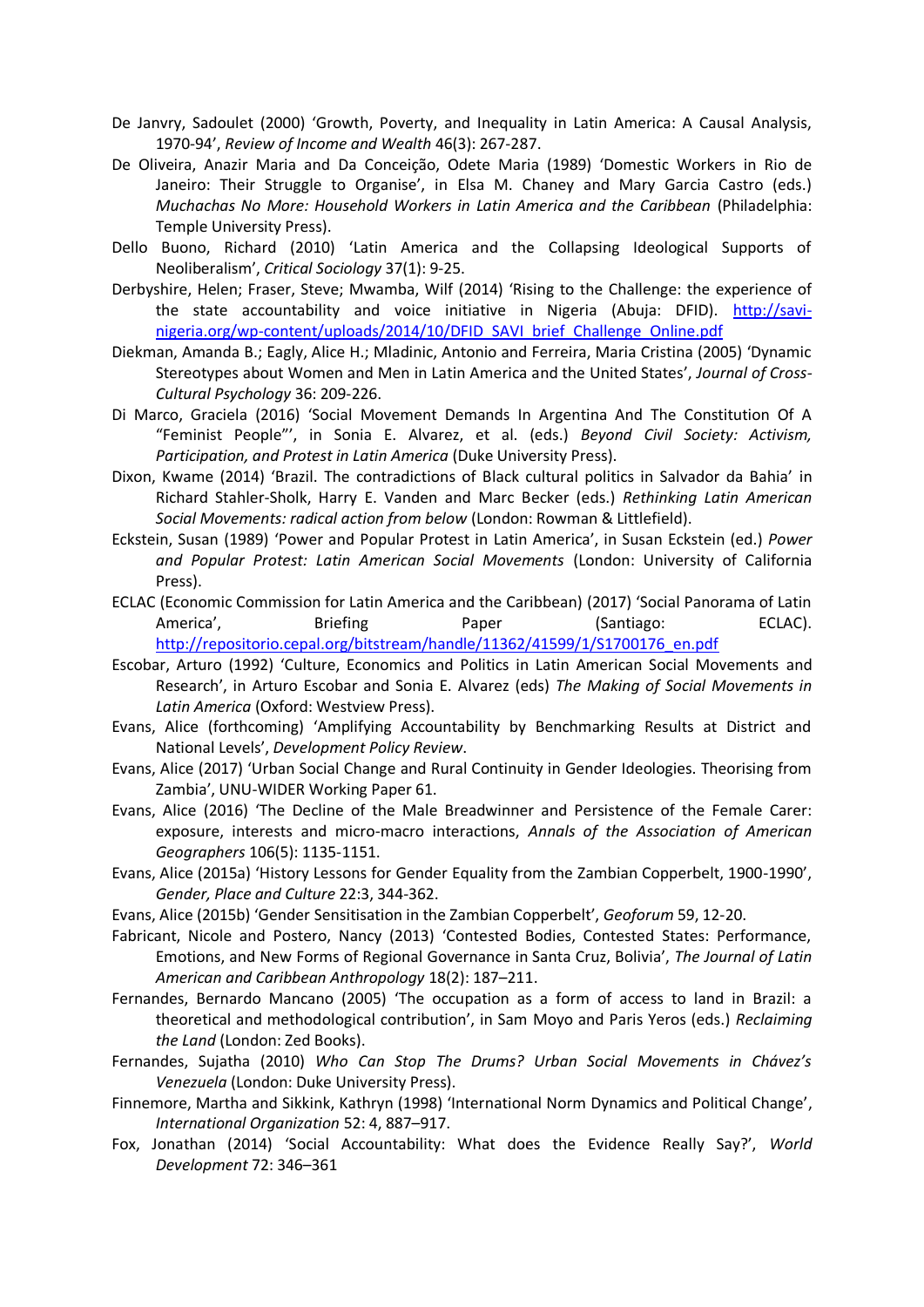- Gálvez, Thelma and Todaro, Rosalba (1989) 'Housework for Pay in Chile: Not Just Another Job', in Elsa M. Chaney and Mary Garcia Castro (eds.) *Muchachas No More: Household Workers in Latin America and the Caribbean* (Philadelphia: Temple University Press).
- Gasparini, Leonardo and Lustig, Nora (2011) 'The Rise and Fall of Income Inequality in Latin America', in 'José Antonio Ocampo and Jaime Ros (eds.) *The Oxford Handbook of Latin American Economics*
- Gimpelson, Vladimir and Treisman, Daniel (2015) 'Misperceiving Inequality', Discussion Paper No. 9100 (Bonn: Institute for the Study of Labor).
- Glencorse, Blair and Parajuli, Suman (2015) 'Integrity Gets Great Ratings: How Nepalis harnessed the power of reality TV to strike a blow against corruption', *Foreign Policy*. <https://foreignpolicy.com/2015/07/09/integrity-gets-great-ratings-nepal-corruption/>
- Gow, David (2013) '"En Minga Por El Cauca"', Alternative Government in Colombia, 2001-2003', in Mark Goodale and Nancy Postero (eds) *Neoliberalism Interrupted: social change and contested governance* (Stanford: Stanford University Press).
- Hoare, Quintin and Smith, Geoffrey Nowell (1971) *Selections from the Prison Notebooks of Antonio Gramsci* (London: Lawrence and Wishart).
- Grindle, Merilee S. (2004) *Despite the Odds: The Contentious Politics of Education Reform* (Princeton: Princeton University Press).
- Hickey, Sam (2009) The politics of protecting the poorest: Moving beyond the 'anti-politics machine'? *Political Geography* 28: 473–483
- Hoff, Karla and Pandey, Priyanka (2014) 'Making up people—The effect of identity on performance in a modernizing society', *Journal of Development Economics* 106: 118–131
- Hughes, Sallie and Prado, Paola (2011) 'Media Diversity and Social Inequality in Latin America', in Merike Blofield (ed.) *The Great Gap: Inequality and the Politics of Redistribution in Latin America* (Penn State University Press).
- Huber, Evelyne and Stephens, John D. (2012) *Democracy and the left : social policy and inequality in Latin America* (London: University of Chicago Press).
- Jackson, Jean E. and Warren, Kay B. (2005) 'Indigenous Movements in Latin America, 1992–2004: Controversies, Ironies, New Directions', *Annual Review of Anthropol*ogy 34:549–73.
- Joshi, Anuradha and Moore, Mick (2000) 'Enabling Environments: Do Anti-Poverty Programmes Mobilise the Poor?', *The Journal of Development Studies*, 37:1, 25-56
- Joshi, Anuradha and Houtzager, Peter P. (2012) 'Widgets or Watchdogs?', Public Management Review, 14:2, 145-162.
- Kaufman, Robert R. (2009) "Inequality and Redistribution: Some Continuing Puzzles." *PS: Political Science and Politics* 42 (4): 657–60.
- Kaufman, Robert (2011) 'The Political Left, the Export Boom, and the Populist Temptation', in Steven Levitsky and Kenneth M. Roberts (eds.) *The Resurgence of the Latin American Left* (Johns Hopkins University Press).
- Keifman, Saúl N. and Maurizio, Roxana, (2014) 'Changes in Labour Market Conditions and Policies and their Impact on Wage Inequality during the Last decade', in Cornia, G. A. ed. *Falling inequality in Latin America. Policy changes and lessons* (Oxford: Oxford University Press).
- Krishna, Anirudh (2011) 'Gaining Access to Public Services and the Democratic State in India: Institutions in the Middle', *Studies in Comparative International Development* (SCID) 46 (1):98- 117.
- Kruks-Wisner, Gabrielle (2018) 'The Pursuit of Social Welfare: Citizen Claim-Making in Rural India', *World Politics*, 70(1): 122–63
- La Ferrara, Eliana (2016) 'Mass Media and Social Change: Can We Use Television to Fight Poverty?', *Journal of the European Economic Association* 14(4): 791–827.
- Lazar, Sian (2008) *El Alto, Rebel City: Self and Citizenship in Andean Bolivia* (Durham: Duke University Press).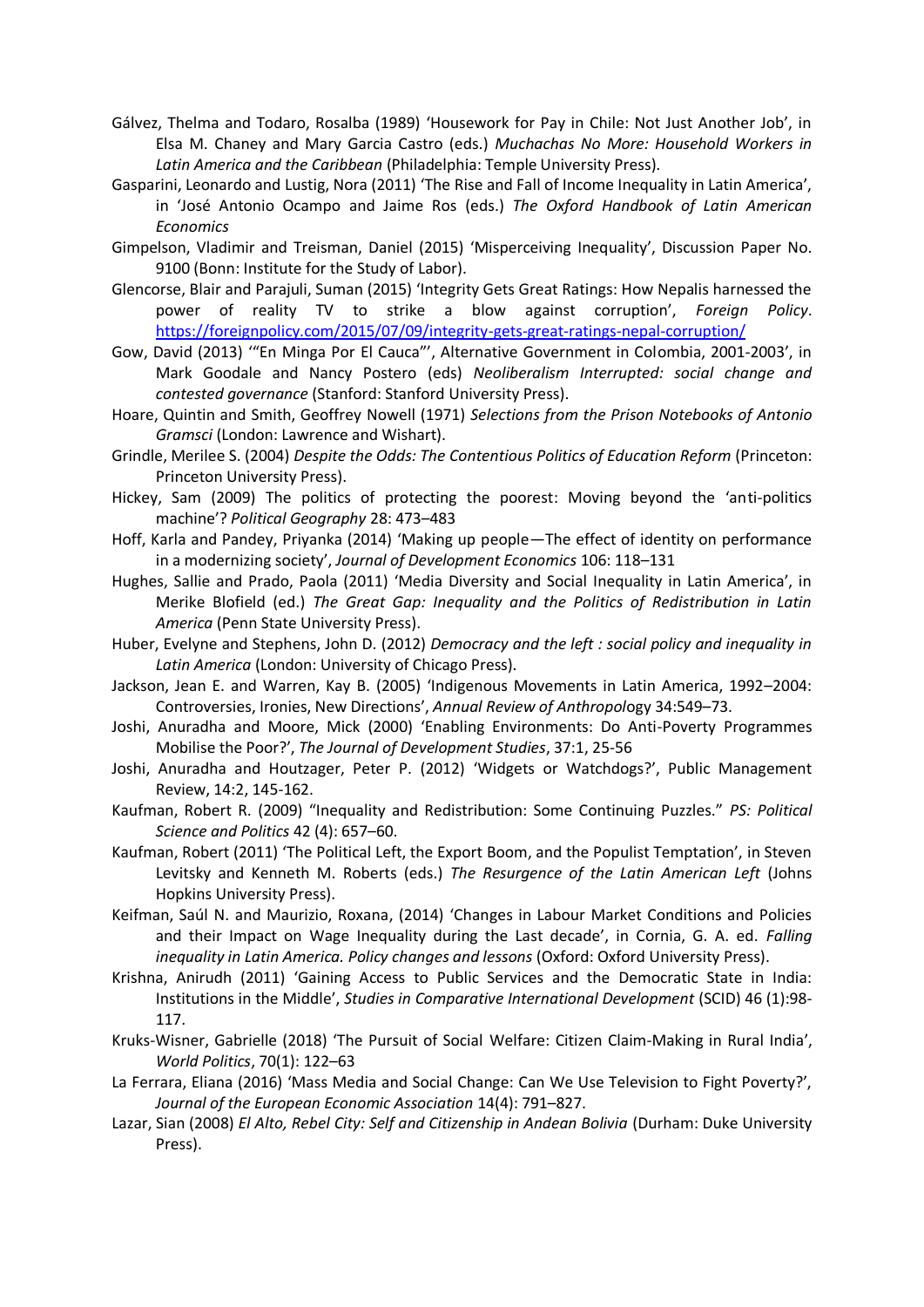Lazar, Sian (2015) '"This Is Not a Parade, It's a Protest March": Intertextuality, Citation, and Political Action on the Streets of Bolivia and Argentina', *American Anthropologist* 117(2): 242–256.

Levitsky, Steven and Roberts, Kenneth M. (2011) 'Introduction', in Steven Levitsky and Kenneth M. Roberts (eds.) *The Resurgence of the Latin American Left* (Johns Hopkins University Press).

León, Magdalena (1989) 'Domestic Labor and Domestic Service in Colombia', in Elsa M. Chaney and Mary Garcia Castro (eds.) *Muchachas No More: Household Workers in Latin America and the Caribbean* (Philadelphia: Temple University Press).

Lieberman, Evan S.; Daniel N., Posner and Tsai, Lily L. (2014) 'Does Information Lead to More Active Citizenship? Evidence from an Education Intervention in Rural Kenya', *World Development* 60: 69-83.

Lustig, Nora; Lopez-Calva; Luis F. and Ortiz-Juarez, Eduardo (2013) 'Deconstructing the Decline in Inequality in Latin America', *World Development* 44: 129-144.

Madrid, Raúl L. (2008) 'The Rise of Ethnopopulism in Latin America', *World Politics* 60(3): 475-508.

- Madrid, Raúl L. (2012) *The Rise of Ethnic Politics in Latin America* (Cambridge: Cambridge University Press).
- Magana, Maurice Rafael (2014) 'Mexico: Political Cultures, Youth Activism and the Legacy of the Oaxacan Social Movement of 2006' in Richard Stahler-Sholk, Harry E. Vanden and Marc Becker (eds.) *Rethinking Latin American Social Movements: radical action from below* (London: Rowman & Littlefield).
- Marx, Karl (1852) 'The Eighteenth Brumaire of Louis Bonaparte', in Lewis Feuer (ed.) *Marx and Engels* (Garden City: Doubleday).
- McClintock, Cynthia (1989) 'Peru's Sendero Luminoso Rebellion: Origins and Trajectory', in Susan Eckstein (ed.) *Power and Popular Protest: Latin American Social Movements* (London: University of California Press).
- McGuire, J. W. (2013) 'Social Policies in Latin America: Causes, Characteristics, and Consequences' in Peter Kingstone and Deborah J. Yashar (eds.) *Routledge Handbook of Latin American Politics*  (London: Routledge).
- Melo, Marcus Andre; Barrientos, Armando; and Coelho, Andre Canuto (2014) 'Taxation, redistribution and the social contract in Brazil', *IRIBA Working Paper 11.*
- Meltzer, A. H. and S. F. Richard, (1981) 'A Rational Theory of the Size of Government', *Journal of Political Economy*, 89, 914–27.
- Messina, Julián and Silva, Joana (2018) 'Wage Inequality in Latin America: Understanding the Past to Prepare for the Future' (Washington, DC: World Bank).
- Monteagudo, Graciela (2017) 'Politics by Other Means: Resistance to Neoliberal Biopolitics', in Sonia E. Alvarez, et al. (eds.) *Beyond Civil Society: Activism, Participation, and Protest in Latin America* (Kindle Location 3269) (Duke University Press).
- Moreno Morales, Daniel; Eguivar, Eduardo Cordova; Blum, Vivian Schwarz; Seligson, Mitchell A.; Villazon, Gonzalo Vargas; and Nikitenko, Miguel Villarroel (2008) *The Political Culture of Democracy in Bolivia, 2008* (Nashville: Latin American Public Opinion Project).
- Murillo, María Victoria; Oliveros, Virginia and Vaishnav, Milan (2011) 'Economic Constraints And Presidential Agency', in Steven Levitsky and Kenneth M. Roberts (eds.) *The Resurgence of the Latin American Left* (Johns Hopkins University Press).
- Nash, June (1989) 'Cultural Resistance and Class Consciousness in Bolivian Tin Mining Communities', in Susan Eckstein (ed.) *Power and Popular Protest: Latin American Social Movements* (London: University of California Press).
- Niedzwiecki, Sara (2015) 'Social Policy Commitment in South America. The Effect of Organized Labor on Social Spending from 1980 to 2010', *Journal of Politics in Latin America*, 7(2), 3–42.
- Ordóñez, Andrea; Samman, Emma; Mariotti, Chiara and Borja, Iván Marcelo Borja (2015) 'Sharing the fruits of progress Poverty reduction in Ecuador', Report (London: ODI).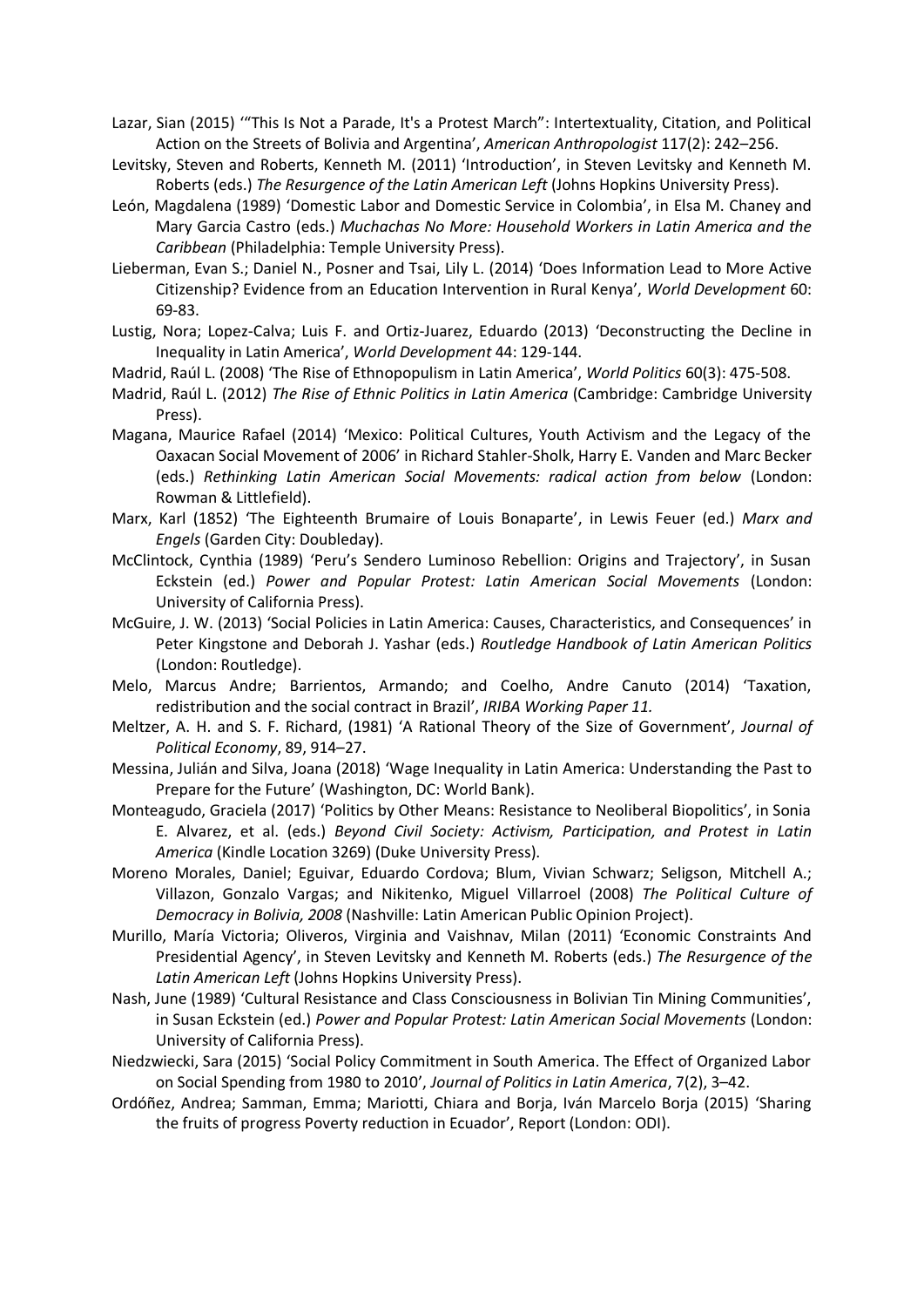- Ortiz, David G. (2015) 'State Repression and Mobilization in Latin America', in Paul Almeida and Allen Cordero Ulate (eds.) *Handbook of Social Movements across Latin America* (Rotterdam: Springer).
- Pearse, R. and Connell, R. (2016) 'Gender Norms and the Economy: Insights from Social Research', *Feminist Economics* 22(1): 30-53.
- Perrons, Diane (2014) 'Gendering inequality: a note on Piketty's Capital in the Twenty-First Century', *The British Journal of Sociology* 65(4): 667-677.
- Postero, Nancy Grey (2004) 'Articulation and fragmentation: indigenous politics in Bolivia', in Nancy Grey Postero and Leon Zamosc (eds.) *The Struggle for Indigenous Rights in Latin America*  (Brighton: Sussex Academic Press).
- Postero, Nancy [Grey \(2007\)](javascript:ABLFrame.Search() *[Now we are citizens: indigenous politics in postmulticultural Bolivia](http://search.lib.cam.ac.uk/?itemid=|cambrdgedb|4349544)*  [\(S](http://search.lib.cam.ac.uk/?itemid=|cambrdgedb|4349544)tanford: Stanford University Press).
- Postero, Nancy Grey (2013) 'Bolivia's Challenge to Colonial Neoliberalism' in Mark Goodale and Nancy Postero (eds) *Neoliberalism Interrupted: social change and contested governance*  (Stanford: Stanford University Press).
- Pribble, Jennifer (2013) *Welfare and Party Politics in Latin America* (Cambridge: Cambridge University Press).
- Putnam, Robert, R. Leonardi, and Nanetti, R. Y. (1993) *Making Democracy Work: Civic Traditions in Modern Italy* (Princeton: Princeton University Press).
- Radcliffe, Sarah (2015) *Dilemmas of Difference: indigenous women and the limits of postcolonial development policy* (London: Duke University Press).
- Reis, Elisa (2011) 'Elite Perceptions of Poverty and Inequality in Brazil', in Merike Blofield (ed.) *The*  Great Gap: Inequality and the Politics of Redistribution in Latin America (Penn State University Press).
- Remmer, Karen L. (2012) 'The Rise of Leftist-Populist Governance in Latin America: The Roots of Electoral Change', *Comparative Political Studies* 45(8): 947-972.
- Rice, Roberta (2012) *The New Politics of Protest: Indigenous Mobilization in Latin America's Neoliberal Era* (Tucson: The University of Arizona Press).
- Richard, Analise M. (2013) '"Taken into Account": democratic change and contradiction in Mexico's Third Sector', in Mark Goodale and Nancy Postero (eds) *Neoliberalism Interrupted: social change and contested governance* (Stanford: Stanford University Press).
- Ridgeway, Cecilia L. *Framed by Gender: How Gender Inequality Persists in the Modern World* (Oxford: Oxford University Press).
- Roberts, Kenneth M. (2014) 'The Politics of Inequality and Redistribution in Latin America's Post-Adjustment Era', in Cornia, Giovanni Andrea (ed.) (2014) *Falling Inequality in Latin America: policy changes and lessons* (Oxford: Oxford University Press).
- Rossi, Federico M. (2015) 'Building Factories Without Bosses: The Movement of Worker-Managed Factories in Argentina', *Social Movement Studies* 14(1): 98-107.
- Jenkins, Katy and Rondón, Glevys (2015) ''Eventually the mine will come': women anti-mining activists' everyday resilience in opposing resource extraction in the Andes', *Gender & Development* 23(3): 415-431.
- Saad-Filho, Alfredo (2016) 'A Critical Review of Brazil's Recent Economic Policies' *Development Viewpoint* 84.<https://www.soas.ac.uk/cdpr/publications/brazil-in-focus/file101875.pdf>
- Sandbrook, Richard (2014) *Reinventing the Left in the Global South: The Politics of the Possible*  (Cambridge: Cambridge University Press).
- Schellekens, Thea and van der Schoot, Anja (1989) 'Household Workers in Peru: The Difficult Road to Organisation', in Elsa M. Chaney and Mary Garcia Castro (eds.) *Muchachas No More: Household Workers in Latin America and the Caribbean* (Philadelphia: Temple University Press).
- Scott, James (1986) *Weapons of the Weak: Everyday Forms of Peasant Resistance* (New Haven: Yale University Press).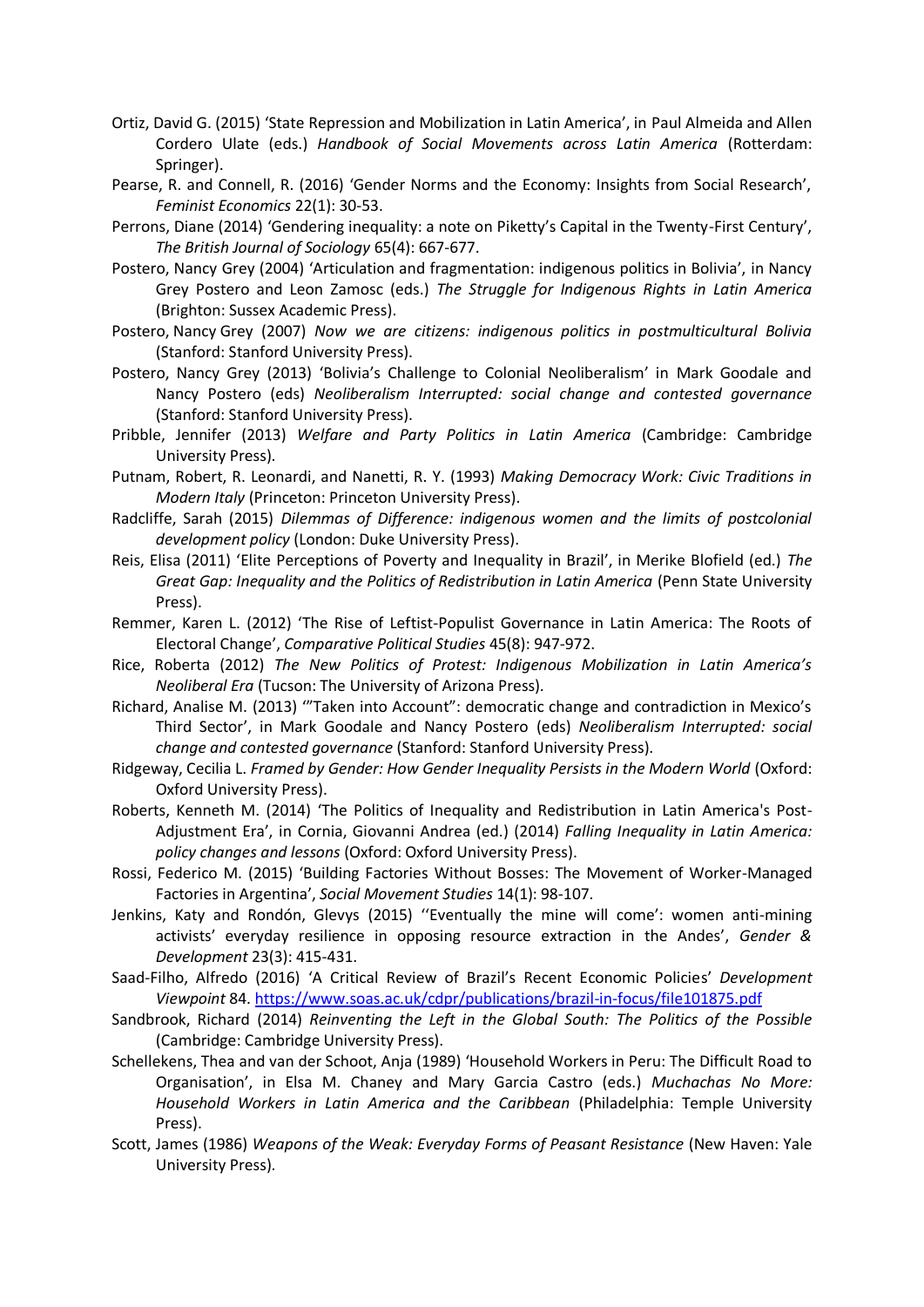- Silva, Eduardo (2009) *Challenging Neoliberalism in Latin America* (Cambridge: Cambridge University Press).
- SINTRASEDOM (National Union of Household Workers, Colombia) (1989) 'The History of Our Struggle', in Elsa M. Chaney and Mary Garcia Castro (eds.) *Muchachas No More: Household Workers in Latin America and the Caribbean* (Philadelphia: Temple University Press).
- Spronk, Susan (2015) 'Roots of Resistance to Urban Water Privatisation in Bolivia: The 'New Working Class', the Crisis of Neoliberalism, and Public Services' in Susan Spronk and Jeffery Webber (eds.) *Crisis and Contradiction: Marxist Perspectives on Latin America in the Global Political Economy* (Leiden: Brill).
- Steele, Claude M. (2010) *Whistling Vivaldi: And Other Clues To How Stereotypes Affect Us.* (New York: W.W. Norton).
- Swords, Alicia (2014) 'Central America/ Mexico. Network politics in the movement against the Plan Puebla-Panama', in Richard Stahler-Sholk, Harry E. Vanden and Marc Becker (eds.) *Rethinking Latin American Social Movements: radical action from below* (London: Rowman & Littlefield).
- Székely, Miguel and Mendoza, Pamela (2017) 'Declining inequality in Latin America: structural shift or temporary phenomenon?', *Oxford Development Studies* 45(2): 204-221.
- Tankard, Margaret E. and Paluck, Elizabeth Levy (2016) 'Norm Perception as a Vehicle for Social Change', *Social Issues and Policy Review* 10(1): 181–211
- Tenorio, Barbara Zarate (2014) 'Social Spending Responses to Organized Labor and Mass Protests in Latin America, 1970-2007', *Comparative Political Studies* 47(14): 1945-1972.
- Thompson, E.P. (1963) *The Making of the English Working Class* (London: Penguin).
- Trần, Angie (2013) *Ties that Bind: Cultural Identity, Class, and Law in Vietnam's Labor Resistance* (Ithaca: Cornell University).
- Tilly, Charles and Wood, Lesley J. (2012) *Social Movements 1768-2012* (London: Routledge).
- Twenge, Jean M. (2001) 'Changes in women's assertiveness in response to status and roles: A cross temporal meta-analysis, 1931–1993', *Journal of Personality and Social Psychology*, 81(1): 133- 145
- UN-Habitat (United Nations Human Settlements Programme) (2016) *World Cities Report 2016. Urbanization and Development: Emerging Futures* (Nairobi: UN-HABITAT).
- Uriate, Adelinda Díaz (1989) 'The Autobiography of a Fighter (Peru)', in Elsa M. Chaney and Mary Garcia Castro (eds.) *Muchachas No More: Household Workers in Latin America and the Caribbean* (Philadelphia: Temple University Press).
- Mackie, Gerry and LeJeune, (2009) 'Social Dynamics Of Abandonment Of Harmful Practices', Working paper 2009-06 (Florence: UNICEF). [https://www.unicef](https://www.unicef-irc.org/publications/pdf/iwp_2009_06.pdf)[irc.org/publications/pdf/iwp\\_2009\\_06.pdf](https://www.unicef-irc.org/publications/pdf/iwp_2009_06.pdf)
- Rice, Roberta and Van Cott, Donna Lee (2006) 'The Emergence and Performance of Indigenous Peoples' Parties in South America: A Subnational Statistical Analysis', *Comparative Political Studies* 39(6): 709-732.
- Van Cott, Donna Lee (2005) *From Movements to Parties in Latin America: The Evolution of Ethnic Politics* (Cambridge: Cambridge University Press).
- Van Cott, Donna Lee (2007) 'Latin America's Indigenous Peoples', *Journal of Democracy*, 18(4): 127- 142.
- Vanden, Harry E. (2014) 'Brazil. Taking the streets, swarming public spaces: the 2013 popular protests', in Richard Stahler-Sholk, Harry E. Vanden and Marc Becker (eds.) *Rethinking Latin American Social Movements: radical action from below* (London: Rowman & Littlefield).
- Velasco, Alejandro (2015) *Barrio Rising: Urban Popular Politics and the Making of Modern Venezuela*  (Oakland: University of California Press).
- Walton, John (1989) 'Debt, Protest, and the State in Latin America', in Susan Eckstein (ed.) *Power and Popular Protest: Latin American Social Movements* (London: University of California Press).